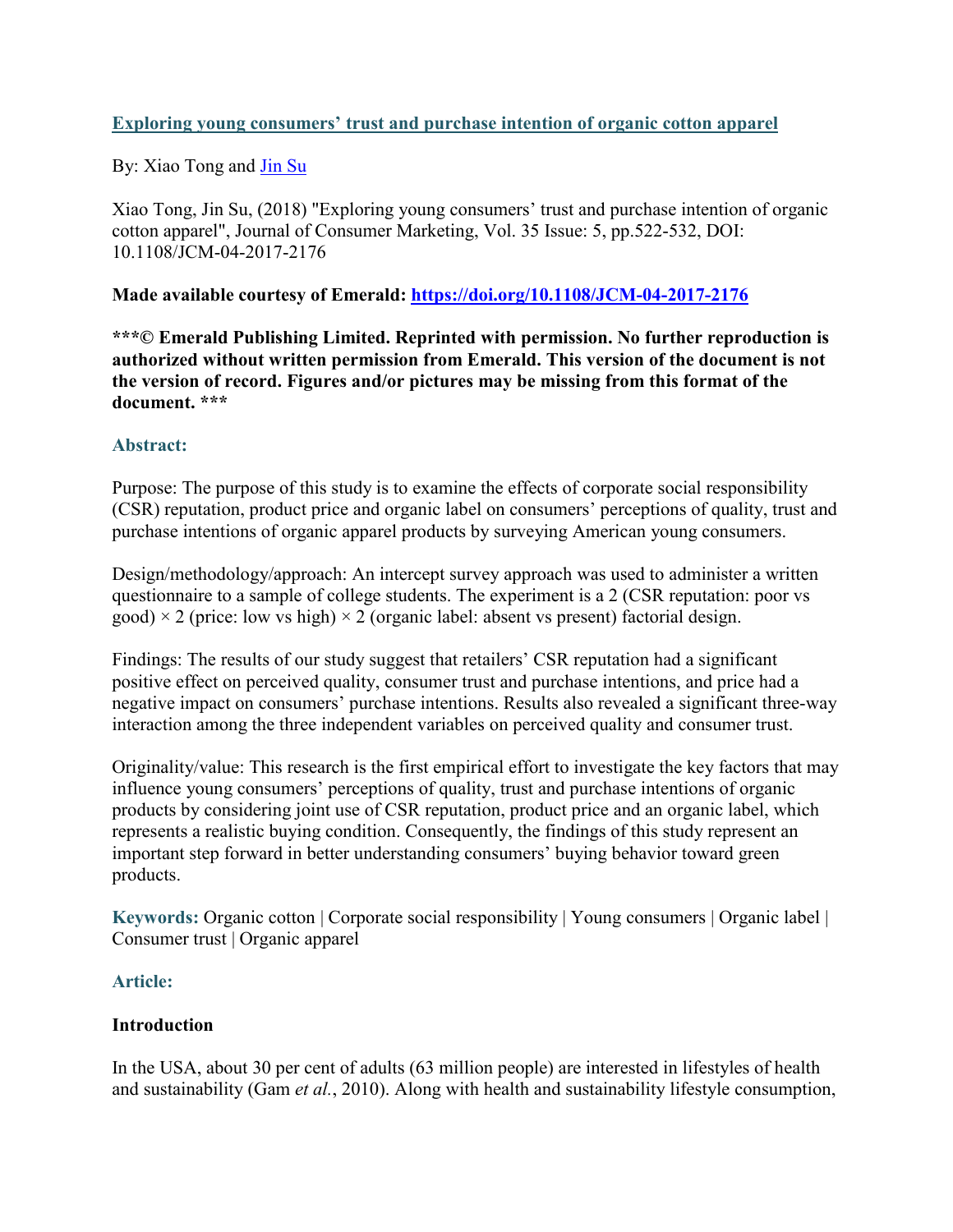sales for organic products are growing (Gam *et al.*, 2010). Organic cotton, the most widely available organic fiber used in the clothing industry, is cotton that is produced and certified to organic agricultural standards. Sales of organic cotton have grown significantly in recent years, as consumers increasingly seek out sustainable, chemical-free fiber products. Organic cotton fiber is now the largest non-food organic category in the US market, with organic cotton fiber sales in the USA totaling over \$1.1bn in 2014, up 18 per cent from 2013 sales (Organic Trade Association, 2016b). The organic cotton market has increased due to the efforts to include organic cotton lines in some mainstream apparel manufacturers (i.e. H&M, Nike, Levi Strauss & Co, Marks & Spencer, Patagonia, Gap) and retailers (i.e. Wal-Mart) (Gam *et al.*, 2010; Lin, 2009). The global sales of organic cotton products reached an estimated \$15.7bn in 2014, up 10 per cent from 2013 (Organic Trade Association, 2016b).

Green consumer behavior largely differs from general consumer behavior because it is not based on balancing an individual's costs and benefits, but has to take the influence on society at large into account (Culiberg and Elgaaied-Gambier, 2016). Pro-environmental behaviors are indeed future oriented and unlikely to benefit directly the person performing the behavior (Culiberg and Elgaaied-Gambier, 2016). Furthermore, for apparel consumers who would like to make responsible consumption choices, they are faced with multiple competing decision-making factors in addition to their moral and ethical responsibility. Other factors, such as product price, apparel company's corporate social responsibility (CSR) reputation, complexity of product information and uncertainty about actual environmental and social benefits are consumers' main barriers to purchasing environmentally and socially responsible products. Consumers are constantly measuring and evaluating options between their wants to be environmentally and socially responsible and their desires for positive shopping experiences (Ha-Brookshire and Norum, 2011). As organic products are credence goods, consumers cannot directly verify whether these products comply with official standards. Thus, organic labels can serve as an important source of consumer trust. Previous studies suggest that consumers are more likely to trust the organic products sold by a retailer when it is considered socially responsible (Perrini *et al.*, 2010), so retailer's CSR reputation impacts consumer decision-making. In addition, as organic products are generally more expensive than their conventional counterparts, consumers may also rely on price information as a quality cue for organic apparel products.

Several empirical surveys have identified young millennials as the most sustainable generation to date (Euromonitor International, 2016; The Nielsen, 2015). A simple act of selecting a product or service becomes a potential statement about their identity and personal values, which are more important than personal benefits (such as cost or convenience) (Gazzola *et al.*, 2017). As such, understanding young consumers' views offers valuable insights to global sustainable apparel marketers.

Organic cotton has been defined as a niche-market product (Lin, 2009). Studies focusing specifically on the organic cotton textile/apparel consumers are limited (Ellis *et al.*, 2012; Lin, 2009). In the apparel consumption literature, multiple attempts were made to identify important factors that would influence sustainable consumption (Ha-Brookshire and Norum, 2011; Hustvedt and Dickson, 2009). However, few studies have investigated how CSR reputation, price, and organic label impact consumer's trust in organic claim and purchase intentions of organic cotton apparel. Considering the essential role of perceived quality and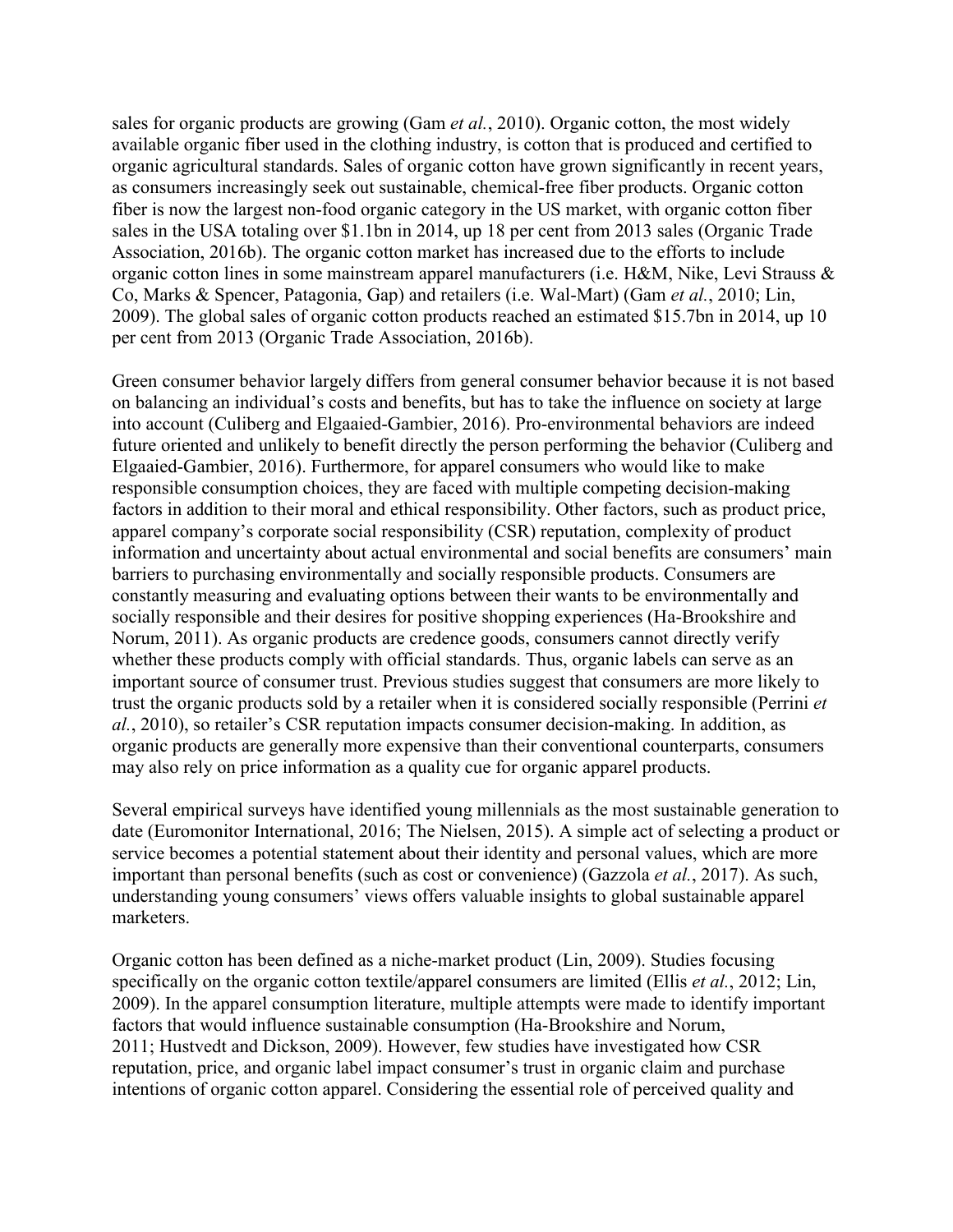consumer trust in the organic clothing market and the emerging young consumer segment interested in sustainable consumption, this study aims to investigate the key factors that may influence young consumers' perceptions of quality, trust and purchase intentions of organic apparel products by surveying college students.

### **Literature review**

### *Organic cotton*

An organic cotton garment is indistinguishable to the sight and touch from a garment made of conventionally grown cotton; hence, it is possible that consumers' willingness to pay a premium for organically produced cotton would have to arise from concern about the upstream effects of the cotton production (Casadesus-Masanell *et al.*, 2009). Despite being natural, renewable, and recyclable, cotton has been criticized due to its excessive water consumption and growers' high use of pesticides and other insecticides (Chen and Burns, 2006; Ha-Brookshire and Norum, 2011). Producing cotton organically means only non-genetically modified plants can be used and the use of synthetic agricultural chemicals such as pesticides and fertilizers is practically excluded (Organic Trade Association, 2016b). Organic cotton in the USA is produced within a set of strict US Department of Agriculture (USDA) standards, enforced by USDA-certifying agents who annually inspect fields and growing operations for adherence to National Organic Program (NOP) standards (Ha-Brookshire and Norum, 2011). NOP standards require a threeyear conversion, or change over, of land before organic crops can be harvested (USDA, 2011). NOP standards specify that farming practices must maintain or improve the natural resources of the operation, including soil and water quality. Thus, synthetic substances are prohibited and genetically modified organisms are not allowed (USDA, 2011). Certified organic cotton is grown on 220,765 hectares of land, representing approximately 0.7 per cent of global cotton area; and an additional 37,883 hectares are in conversion to organic (Organic Trade Association, 2016b). There are approximately 148,000 organic cotton farmers around the world (Organic Trade Association, 2016b).

### *Corporate social responsibility*

Dickson and Eckman (2006) defined the concept of social responsibility in the textile and apparel field which includes the three major conceptual dimensions of CSR: a business orientation focusing on the environment, people, products and the impact on society; a business philosophy that balances ethics/morality with profitability; and a business drive for outcomes that would positively affect, or do little harm to, the world and people. When customers see intrinsic connections among the product, the cause, and the company's core values, the bundle is likely to be more positively received (Becker-Olsen *et al.*, 2006; Casadesus-Masanell *et al.*, 2009).

There is evidence to suggest that concern over or knowledge about CSR business practices may influence consumers' responses to social responsibility marketing claims (Hyllegard *et al.*, 2012). Kang and Hustvedt (2014)maintained that the impact of consumer opinions about the social responsibility of a firm should not be considered in isolation from the general attitudes that consumers have about the company. Academic and market research suggests that college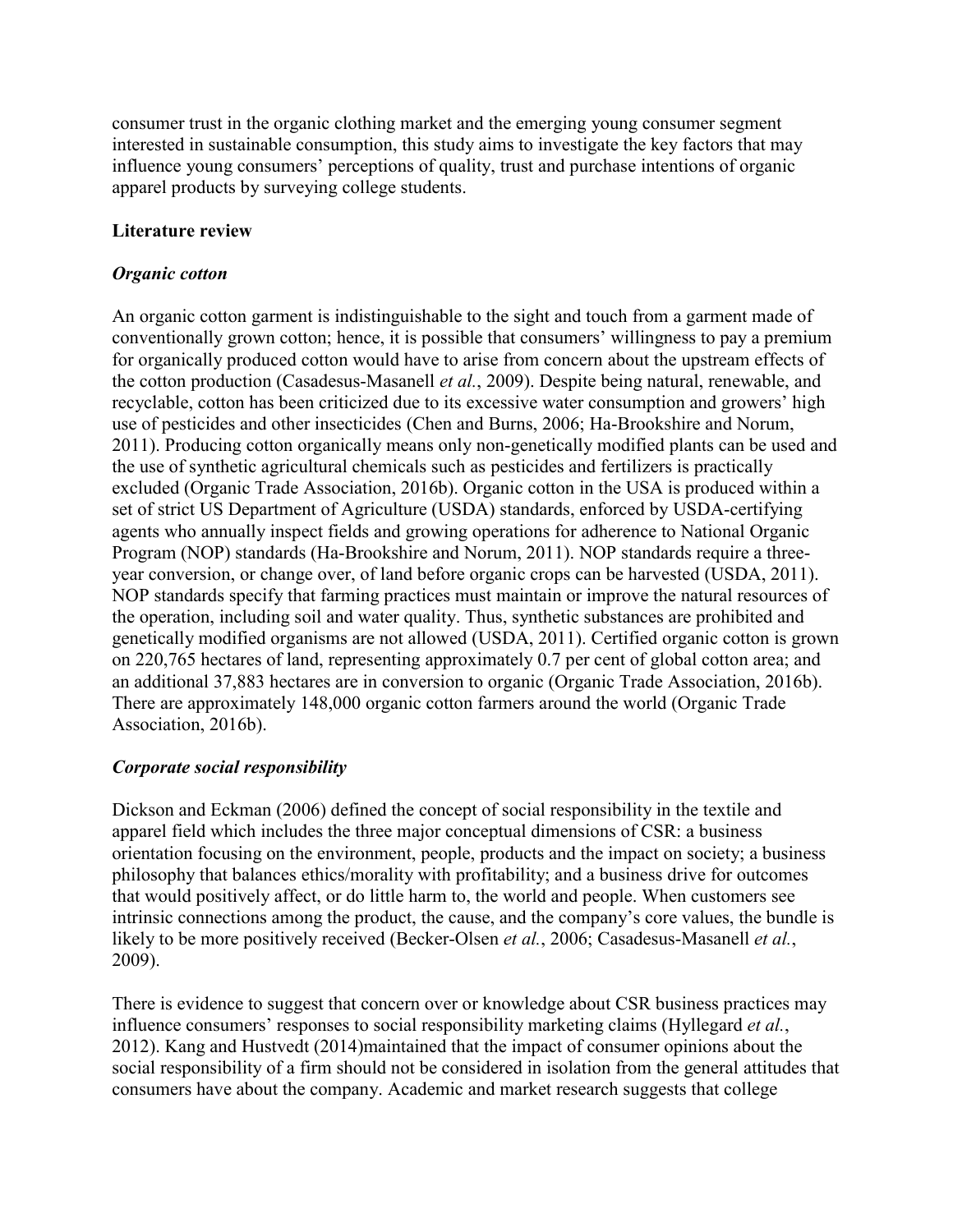students (and younger adults, in general) are knowledgeable about ethical apparel business practices and demonstrate preferences for brands that are environmentally conscious, engaged with the community, or associated with a social cause (Hyllegard *et al.*, 2014; Hyllegard *et al.*, 2012; Kozar and Connell, 2010). The findings from Ha-Brookshire and Norum's (2011) study showed that consumers were willing to pay more for organic cotton apparel if the brand they perceive has good CSR reputation. The results from Kang and Hustvedt's (2014) study showed that consumers' perception of a corporation's efforts to be socially responsible plays a critical role in building consumer trust and positive attitude toward the corporation and in turn developing their intentions to purchase. This study investigates whether CSR reputation affects consumers' perceived quality, trust in organic claim and purchase intention of organic apparel products.

# *Product price*

For apparel products, price has been found to be one of the most decisive factors impacting consumers' perception of the product and their purchase intention. Naturally colored organic, or green, cotton products are generally priced for an upscale market, running from about 10-30 per cent more than comparable items made from conventional cotton (Lin, 2009). Some previous studies indicated that consumers are willing to pay higher price for organic cotton products (Lin, 2009, 2010; Wang, 2007). Casadesus-Masanell *et al.* (2009) analyzed internal company data from Patagonia Inc. and found that consumers were willing to pay US\$6.58 more for an organic cotton flannel shirt. However, a few other studies reported different findings. For example, Gam *et al.* (2010) concluded that mothers, although willing to purchase organic cotton clothing for their children, were not willing to pay high price. Ellis *et al.*(2012) found that although on average, participants in their study were willing to pay a 25 per cent premium for an organic cotton t-shirt over the visibly similar t-shirt made from conventionally produced cotton, participants who pay for their own clothing or make purchase decisions alone were not willing to pay a premium. The participants in Ellis *et al.* (2012)'s study were college students and when faced with the reality of funding their own clothing purchases, it seems they were not willing to pay more for organic cotton. The present study investigates whether the price of an organic apparel product affects consumers' perceived quality, trust in organic claim and purchase intention.

### *Organic label*

Information about a product is crucial for determining, maintaining and communicating the product features, performance, and differentiation. The organic attributes are identified by information "cue" on the product which is usually presented through a label. The implementation of an organic labeling system would provide information that can help consumers to make informed purchasing and consumption decisions because the labeling reduces the asymmetry of information between consumers and producers and increases the utility of consuming products that carry such labels (de-Magistris and Gracia, 2014).

Many apparel products on the market are claiming to be organic products, but they are not carrying certified organic seal or label. It has been suggested that third-party certified environmental claims may improve consumers' evaluations of a product's environmental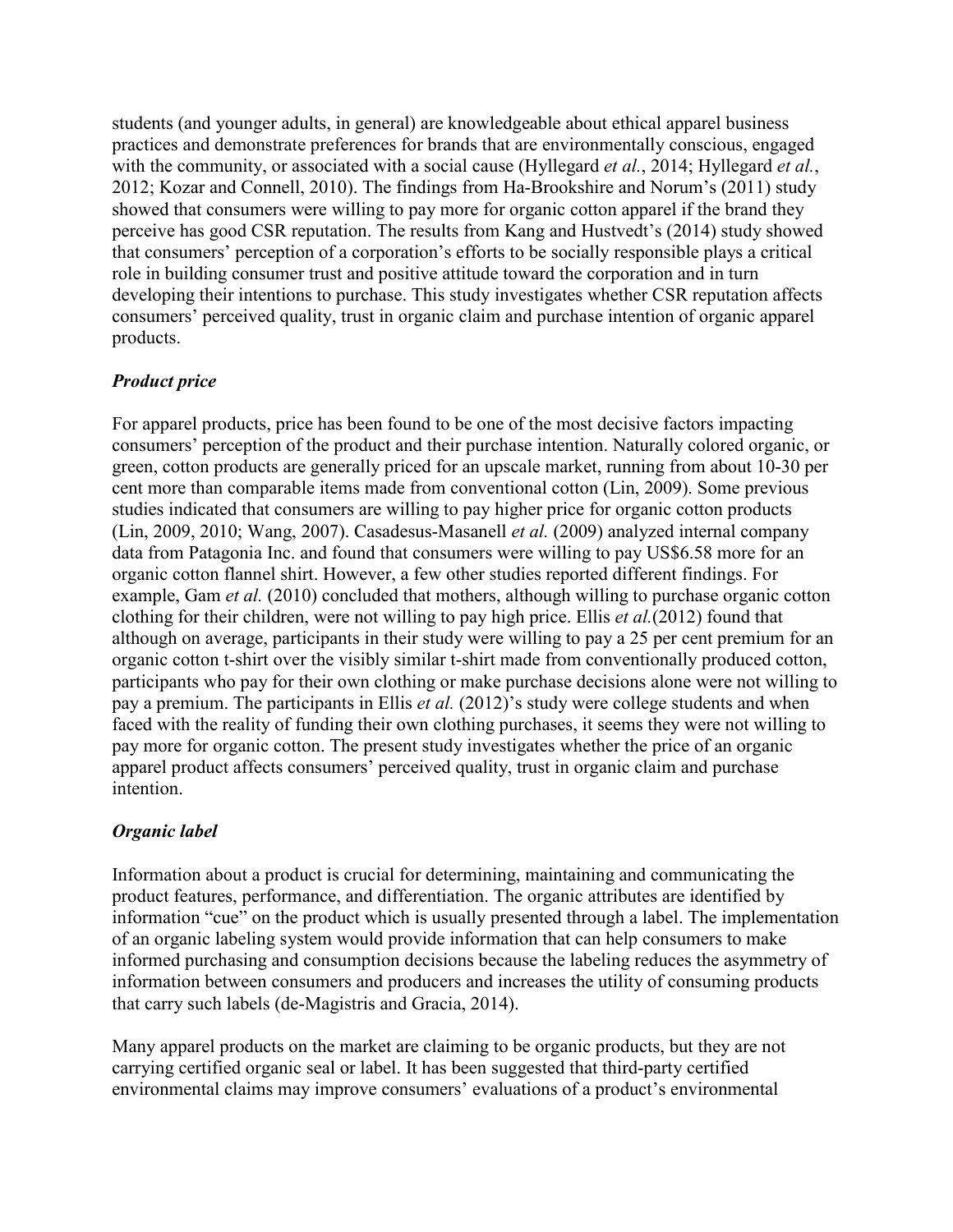performance (Hyllegard *et al.*, 2014; Hyllegard *et al.*, 2012). The certified organic label can increase consumers' confidence in the quality characteristics of products (de-Magistris and Gracia, 2014). Besides the USDA NOP production and processing standards, globally, the Global Organic Textile Standard (GOTS), is the stringent voluntary international standard for the processing of organic fibers and products and GOTS is recognized as the world's leading processing standard for textiles made from organic fibers (Organic Trade Association, 2016a). It defines high-level environmental criteria along the entire organic textiles supply chain and requires compliance with social criteria as well (Organic Trade Association, 2016a). With the completion of GOTS certification system by an approved certifier, a firm can use the GOTS labeling on the certified products. The GOTS helps explain producers' causes and products' benefits (Ha-Brookshire and Norum, 2011). In the highly competitive apparel market, a successful product differentiation and communication strategy through organic labels could promote the market incentive and highlight the product attributes that may be desirable for specific niche markets, furthermore enhance the profitability and reputation of firms by increasing consumer trust and loyalty. This study investigates whether the presence of a certified organic label affects consumers' perceived quality, trust in organic claim and purchase intention of organic products.

### *Perceived quality*

Defined as the consumer's judgment about a product's overall excellence or superiority (Zeithaml, 1988), perceived quality is not the objective quality of the product but consumers' subjective evaluations which depend on their perceptions. Perceived quality provides consumers with a reason to buy. It creates a basis for brand differentiation and extension and offers a price premium advantage for firms (Keller, 1993).

Focusing on specific product attributes, Hustvedt and Dickson (2009) found that consumers, who used "organic" as a criterion when purchasing apparel products, believed that a quality product was an outcome of their organic cotton apparel purchase. Although research has not concluded that organic cotton is perceived softer by consumers, trade publications and industry press report that many consumers believe organic cotton is softer than conventional cotton and attribute this to the lack of harsh chemicals used in growing and processing organic cotton products (Ellis *et al.*, 2012). This is consistent with the findings in Hustvedt and Dickson (2009).

### *Consumer trust and purchase intention*

Morgan and Hunt (1994) defined trust as confidence in the reliability and integrity of an exchange partner. They explained that reliability and integrity are associated with consistency, competency, honesty, fairness, responsibility, helpfulness and benevolence. In Delgado-Ballester (2004)'s study, brand trust is conceptualized as "The confident expectations of the brand's reliability and intentions in situations entailing risk to the consumer" (p. 574) and this definition of brand trust reflects two distinct components: brand reliability and brand intentions. Brand reliability is based on the extent to which the consumer believes that the brand accomplishes its value promise, and brand intentions is based on the extent to which the consumer believes that the brand would hold consumers' interests ahead of its self-interest when unexpected problems with the consumption of the product arise (Delgado-Ballester, 2004).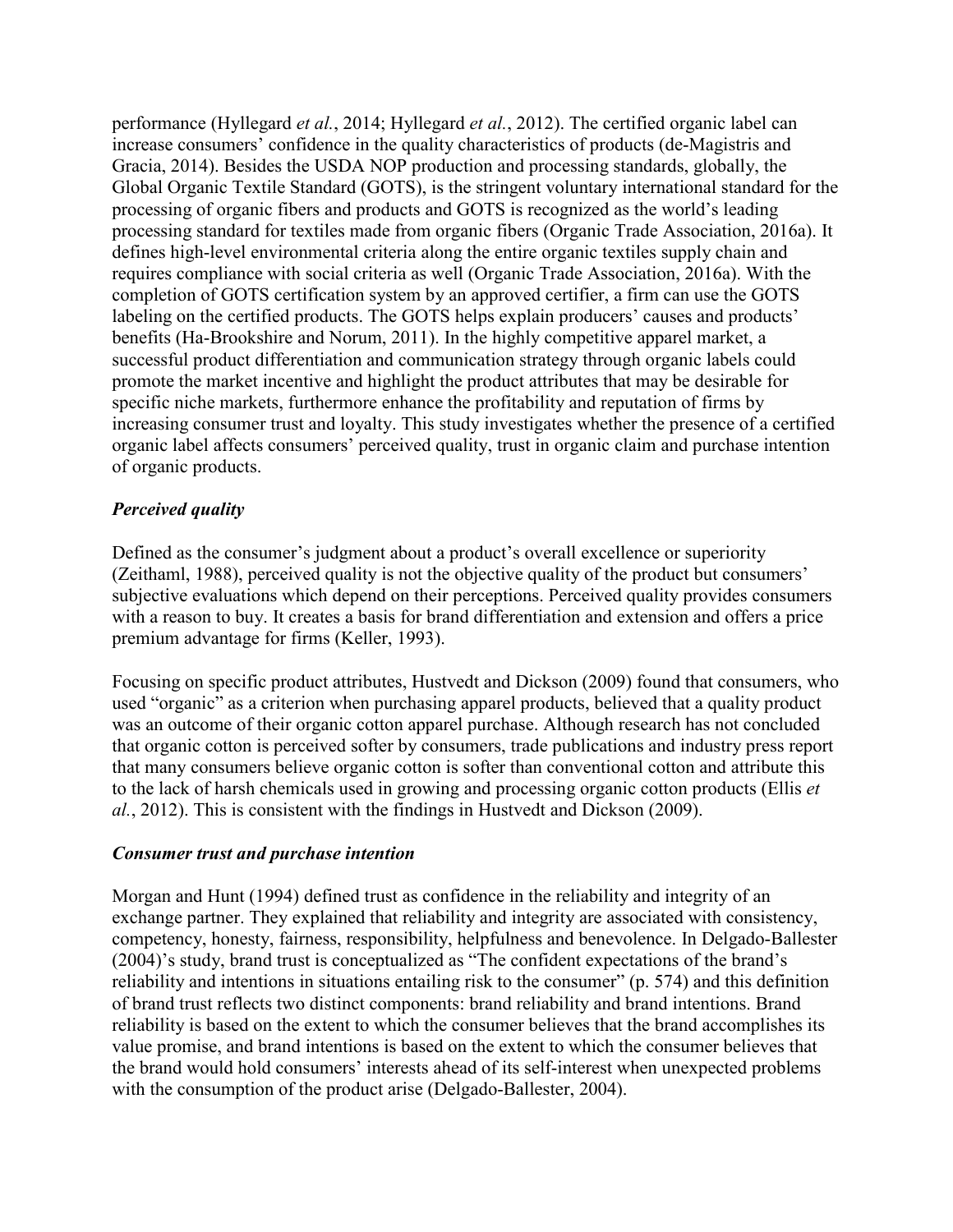Consumer perception of a product represents certain situations in which the consumer faces some degree of uncertainty or ambiguity in the satisfaction of his/her consumption expectations. Consumer trust is a feeling of security held by the consumer that the brand will meet his/her consumption expectations. Consumer trust represents the recognition that product value can be created and developed by managing to go beyond consumer's satisfaction with the product's attributes and functional performance. The process by which a consumer attributes a trust image to the product/brand is based on his/her experience with that brand. Therefore, as an experience attribute, trust will be influenced by the consumer's evaluation of any direct and indirect contact (advertising, word of mouth, brand reputation) with the product/brand (Delgado-Ballester and Munuera-Alemán, 2001).

Consumer trust may be an important contributor to consumer's purchase intention (Park and Kim, 2016). Trust has been founded as a critical predictor for positive outcomes of marketing and branding such as loyalty, consumer retention, and purchase intention (Kang and Hustvedt, 2014). The results of Kang and Hustvedt (2014)'s research demonstrated that trust directly affected word-of-mouth intention and purchase intention. Ma *et al.* (2012)'s study provided evidence that consumers' beliefs concerning both the fair trade concept and product attributes played critical role in driving purchase intentions.

### *Theoretical framework and research model*

Fishbein's attitude theory (Fishbein, 1963; Fishbein and Ajzen, 1975) offers theoretical support for the study. According to Fishbein's attitude theory, a person's attitude is a function of his salient beliefs at a given point in time and salient beliefs are those activated from memory and "considered" by the person in a given situation (Fishbein and Ajzen, 1975). The basic theoretical proposition of Fishbein's attitude theory is that it proposed a causal flow among three cognitive variables-beliefs, evaluations or attitudes, and intentions (Mitchell and Olson, 1981). According to this view, a marketing stimulus such as an advertisement affects consumers' beliefs first. Then the influenced salient beliefs mediate the marketing variable's effect on attitude, and attitude in turn mediates subsequent effects on behavioral intention (Mitchell and Olson, 1981). A person's beliefs are shaped by direct observation and information received from outside sources (Ajzen and Fishbein, 1980; Fishbein and Ajzen, 1975). These beliefs also influence a person's positive or negative evaluation of an object or his or her attitude toward that object, which in turn affects behavior intention. Approaching apparel purchase decision as a problem-solving process, consumers have perceptions and form beliefs about a product/brand by being aware of the product/brand or seeking information about relevant attributes, and then consumers evaluate these beliefs and perceptions and develop feelings and attitudes about the product/brand, which result in buying or rejecting the product/brand (Solomon, 2012). A sustainable apparel shopping attitude is a predisposition toward or away from environmental and ethical awareness that affects apparel consumption behavior. Research suggests that consumers whose attitudes relate to environmental and/or social responsibility possess a higher likelihood of consuming organic items (Hyllegard *et al.*, 2014; Hyllegard *et al.*, 2012; Lin, 2010).

Table I provides a summary of the selected studies that report the effects of CSR, product price and organic label on consumer behavior. Based on the literature review, we expect that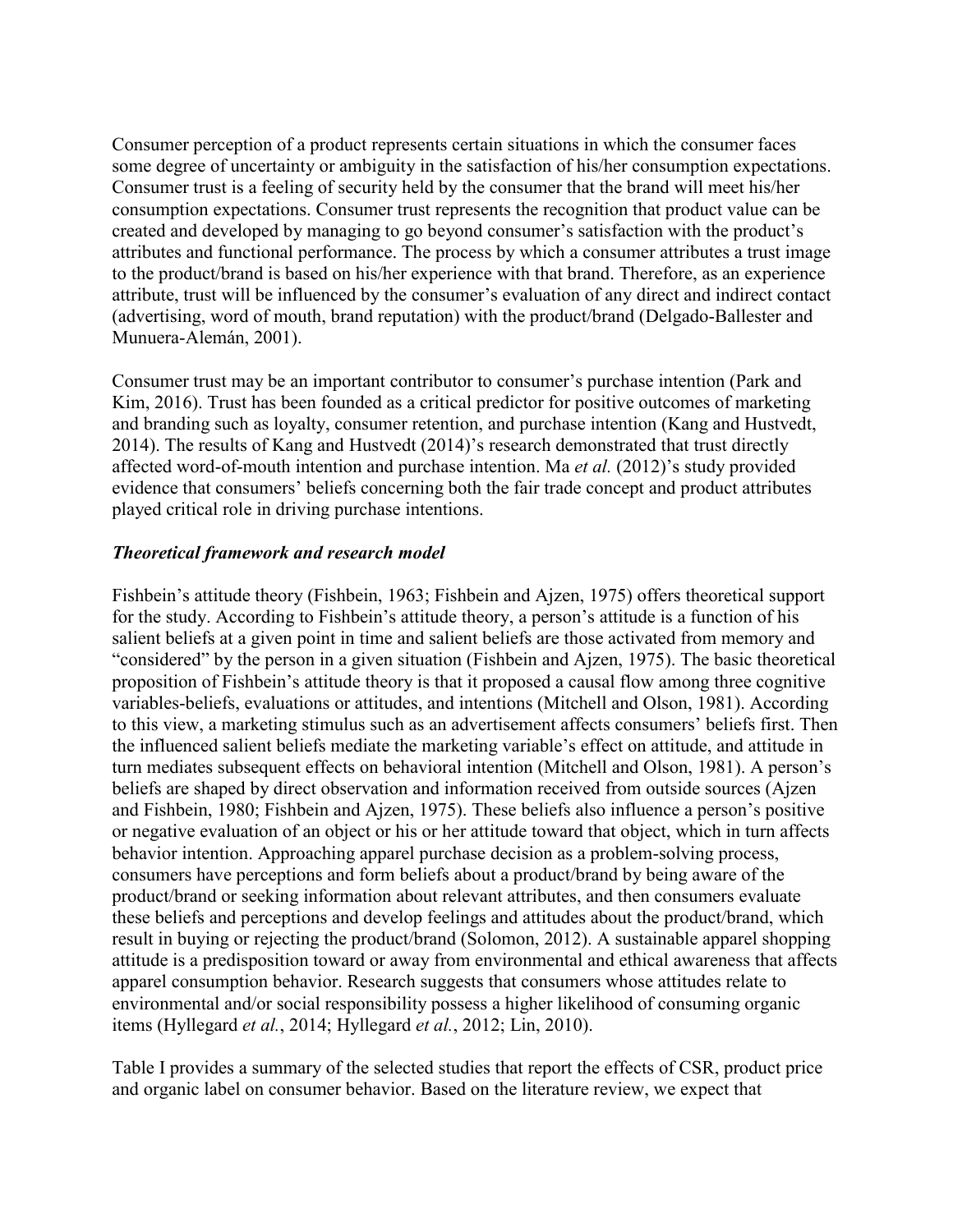company's CSR reputation, price of organic cotton apparel product and organic label would significantly influence consumer's perception of product quality and consumer trust in organic claim, which in turn affect their purchase intention of organic apparel. In addition, we are also interested in the direct effects of CSR reputation, price, and organic label on consumer purchase intention. Figure 1 illustrates the research model and the hypotheses:



**Figure 1.** The conceptual model

| Table I. Summary of the selected studies reporting the effects of CSR, product price and organic |  |
|--------------------------------------------------------------------------------------------------|--|
| label on consumer behavior                                                                       |  |

| Variable Study   |                                                | <b>Findings/Implications</b>                                                                                                                                                                                                                                                                                                                                                                                                 |
|------------------|------------------------------------------------|------------------------------------------------------------------------------------------------------------------------------------------------------------------------------------------------------------------------------------------------------------------------------------------------------------------------------------------------------------------------------------------------------------------------------|
| CSR              | al. (2006)                                     | Becker-Olsen et Consumers expect firms to be involved in social initiatives and may reward them for their<br>efforts through purchase behavior                                                                                                                                                                                                                                                                               |
|                  | Casadesus-<br>Masanell et<br><i>al.</i> (2009) | When customers see intrinsic connections among the product, the cause, and the company's<br>core values, the bundle is likely to be more positively received                                                                                                                                                                                                                                                                 |
|                  | Dickson and<br>Eckman (2006)                   | The concept of social responsibility in the textile and apparel field includes the three major<br>conceptual dimensions of CSR: a business orientation focusing on the environment, people,<br>products, and the impact on society; a business philosophy that balances ethics/morality with<br>profitability; and a business drive for outcomes that would positively affect, or do little harm to,<br>the world and people |
|                  | Ha-Brookshire<br>and Norum<br>(2011)           | Consumers were willing to pay more for organic cotton apparel if the brand they perceive has<br>good CSR reputation                                                                                                                                                                                                                                                                                                          |
|                  | Kang and<br>Hustvedt (2014)                    | Consumers' perception of a corporation's efforts to be socially responsible plays a critical role<br>in building consumer trust and positive attitude toward the corporation and in turn developing<br>their intentions to purchase                                                                                                                                                                                          |
| Organic<br>label | Gracia (2014)                                  | The implementation of an organic labeling system would provide information that can help<br>de-Magistris and consumers to make informed purchasing and consumption decisions because the labeling<br>reduces the asymmetry of information between consumers and producers and increases the<br>utility of consuming products that carry such labels                                                                          |
|                  | Ha-Brookshire<br>and Norum<br>(2011)           | Products with certifications have become popular as a way to target specific consumers who are<br>concerned with the social and natural environments. These certifications help explain<br>producers' causes and products' benefits                                                                                                                                                                                          |
|                  | Hyllegard et<br>al. (2014)                     | College students evaluated apparel hang tags featuring prosocial marketing claims more<br>positively than they evaluated hang tags with no prosocial marketing claim                                                                                                                                                                                                                                                         |
|                  | Hyllegard et<br>al. (2012)                     | Hang tags featuring highly explicit messages and third-party SR logos produced more favorable<br>evaluations than did hang tags featuring less explicit messages and no logos                                                                                                                                                                                                                                                |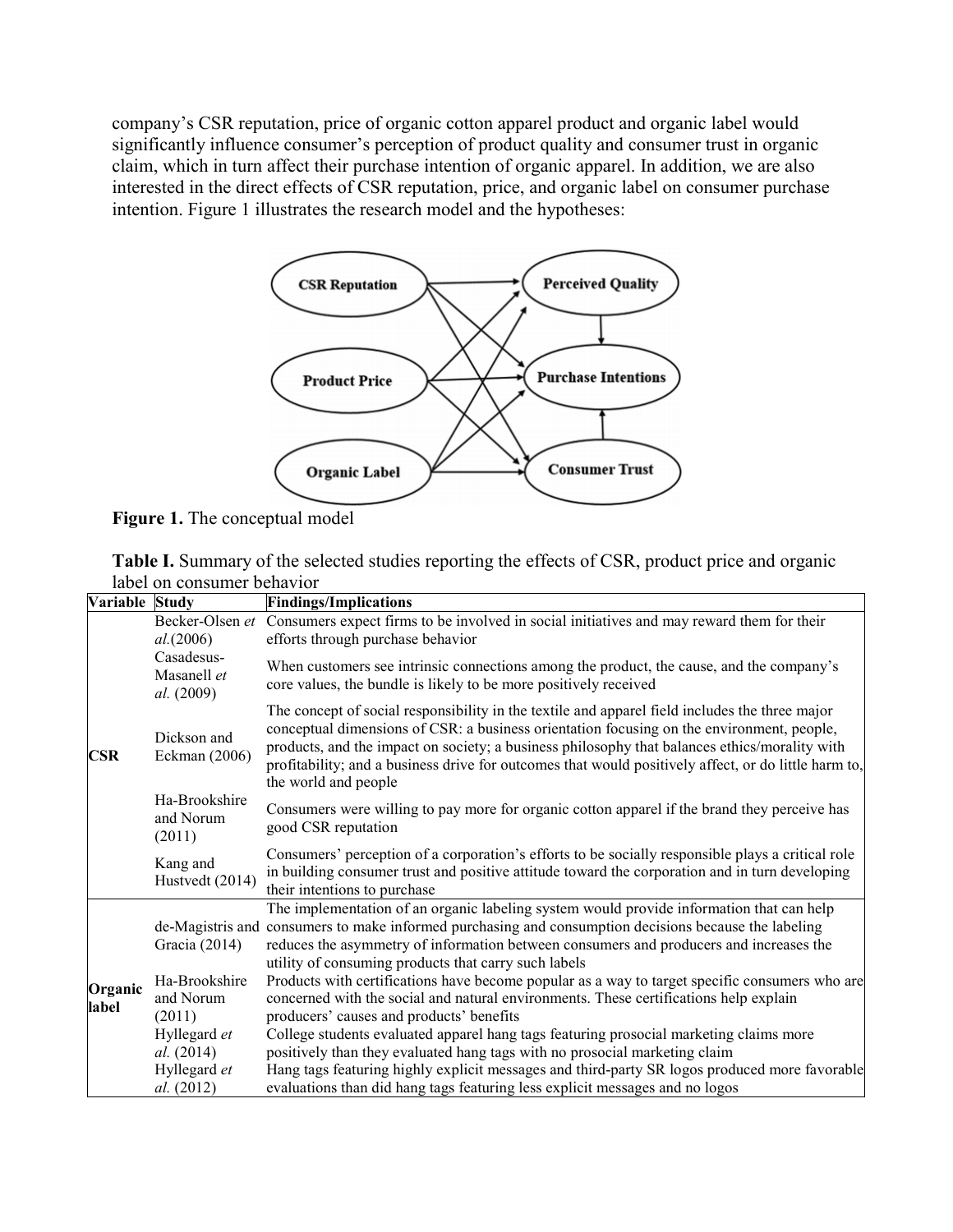| Variable Study   |                                                | <b>Findings/Implications</b>                                                                                                                                                                                                                                                                                 |
|------------------|------------------------------------------------|--------------------------------------------------------------------------------------------------------------------------------------------------------------------------------------------------------------------------------------------------------------------------------------------------------------|
| Product<br>price | Casadesus-<br>Masanell et<br><i>al.</i> (2009) | Patagonia's end customers (i.e. final purchasers of its clothing) were willing to pay substantial<br>price premiums for green goods                                                                                                                                                                          |
|                  |                                                | On average, participants were willing to pay a 25% premium for an organic cotton t-shirt over<br>Ellis et al. (2012) the visibly similar t-shirt made from conventionally produced cotton. Participants who pay for<br>their own clothing or make purchase decisions alone were not willing to pay a premium |
|                  | Gam et al.(2010)                               | Mothers, although willing to purchase organic cotton clothing for their children, were not<br>willing to pay high price                                                                                                                                                                                      |
|                  | Lin(2009)                                      | More than half of the participants in their structured interview study stated that they would be<br>willing to pay more for organic cotton based on health and environmental issues                                                                                                                          |
|                  | Wang (2007)                                    | Majority of the respondents in their study indicated they are willing to pay higher price for<br>organic cotton product                                                                                                                                                                                      |

# *Hypotheses*

*H1*. CSR reputation of the company positively impacts (a) product perceived quality, (b) consumer purchase intention and (c) consumer trust.

*H2*. Product price positively affects (a) perceived quality and (c) consumer trust, but negatively affects (b) consumer purchase intention.

*H3.* Organic label positively affects (a) perceived quality, (b) consumer purchase intention and (c) consumer trust.

*H4.* Perceived quality positively influences consumer purchase intention.

*H5.* Consumer trust positively influences consumer purchase intention.

### **Research design and methodology**

### *Study design*

An experiment was constructed to test the hypotheses. The experiment we conducted used a between-subjects  $2 \times 2 \times 2$  design. Eight scenarios were developed to manipulate three independent variables: *CSR reputation (poor vs good), price (low vs high) and organic label (absent vs present)*. Please refer to Table II for the eight scenarios. Subjects were randomly assigned to one of the eight experimental conditions.

| <b>Table II.</b> Describiton of scenarios |                       |                      |                                   |  |  |  |
|-------------------------------------------|-----------------------|----------------------|-----------------------------------|--|--|--|
| <b>Scenarios</b>                          | <b>CSR</b> reputation | <b>Product price</b> | Organic label                     |  |  |  |
| Scenario 1                                | Good (Patagonia)      | $High (\$79)$        | Present (carry the GOTS label)    |  |  |  |
| <b>Scenario 2</b>                         | Good (Patagonia)      | High (\$79)          | Absent (NOT carry the GOTS label) |  |  |  |
| <b>Scenario 3</b>                         | Good (Patagonia)      | Low (\$19)           | Present (carry the GOTS label)    |  |  |  |
| Scenario 4                                | Good (Patagonia)      | Low (\$19)           | Absent (NOT carry the GOTS label) |  |  |  |
| <b>Scenario 5</b>                         | Poor (Walmart)        | $High (\$79)$        | Present (carry the GOTS label)    |  |  |  |
| Scenario 6                                | Poor (Walmart)        | $High (\$79)$        | Absent (NOT carry the GOTS label) |  |  |  |
| Scenario 7                                | Poor (Walmart)        | Low (\$19)           | Present (carry the GOTS label)    |  |  |  |
| <b>Scenario 8</b>                         | Poor (Walmart)        | Low (\$19)           | Absent (NOT carry the GOTS label) |  |  |  |

### **Table II.** Description of scenarios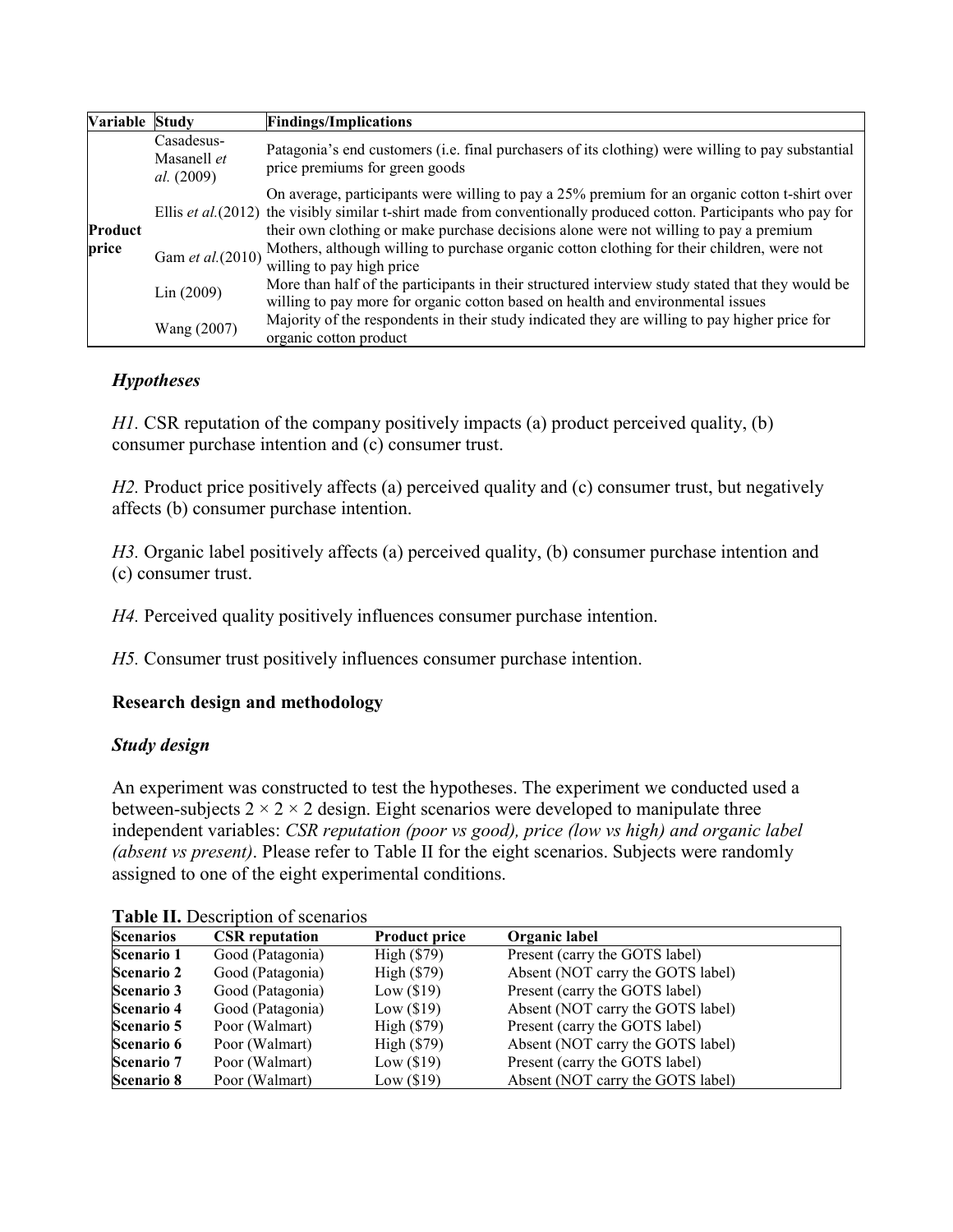### *Measures*

#### *Product stimuli*

For the purpose of the experiments, hypothetical advertisements were selected as the stimuli, which were developed through a set of pretests. The pretests were used to obtain feedback, assess the clarity of the questions, and assess the reliability of the measures of the variables with respect to the questionnaire. In the pretest phase, 25 college students were invited to participate. A long sleeve shirt was selected as the product category for the experiment due to the feedback from the pre-test and the item's popularity among young college shoppers. The long sleeve shirt is a category involving fewer changes in style and less affected by fashion trends; therefore, it is expected that price, quality, and brand name are the major factors affecting consumer purchase decisions.

### *Independent variables*

CSR reputation was manipulated to distinguish between a poor reputation and a good reputation. Walmart, a multinational discount store, was chosen as the company with a poor CSR reputation. Patagonia, the California-based outdoor and sportswear manufacturer that sets out to be an environmentally friendly supplier of outdoor gear, was chosen as the company with a good CSR reputation (Husted and Allen, 2007). We used real corporations in our experiment so the participants would conjure up perceptions of reputation and knowledge in their evaluation of the retailers and products (Dodds *et al.*, 1991; Lwin and Williams, 2006). Price was manipulated at two levels: low (*\$19*) and high (*\$79*). Similarly, the availability of the GOTS organic label was manipulated at two levels: absence and presence (see Table II).

#### *Dependent variables*

Items measuring perceived quality were adopted from Larceneux, Benoit-Moreau, and Renaudin (2012). Some of the sample items were "This product is safer and better to wear than others" and "This product seems to have been made following an environmentally friendly process". Based on the previous research on consumer trust (Perrini *et al.*, 2010), we developed three items for consumer trust. Some of the sample items were "Consumers can trust the organic claim on this product" and "I trust this organic product". Intentions to purchase were measured using two items (Rao and Monroe, 1989). The participants were asked to indicate the likelihood of buying the product being shown in the experiment. Each statement was rated on a 5-point Likert scale (*1 = strongly disagree; 5 = strongly agree*).

#### *Manipulation checks.*

Manipulation checks were conducted at the end of experiment. The manipulation check for CSR reputation asked respondents about their judgments of the social responsibility reputation of the company included in their scenario. Respondents were asked to rate their level of agreement with the following three statements, "The company that makes this product has a good reputation in terms of social responsibility", "The company that makes this product cares for the natural environment", and "The company that makes this product cares for its customers and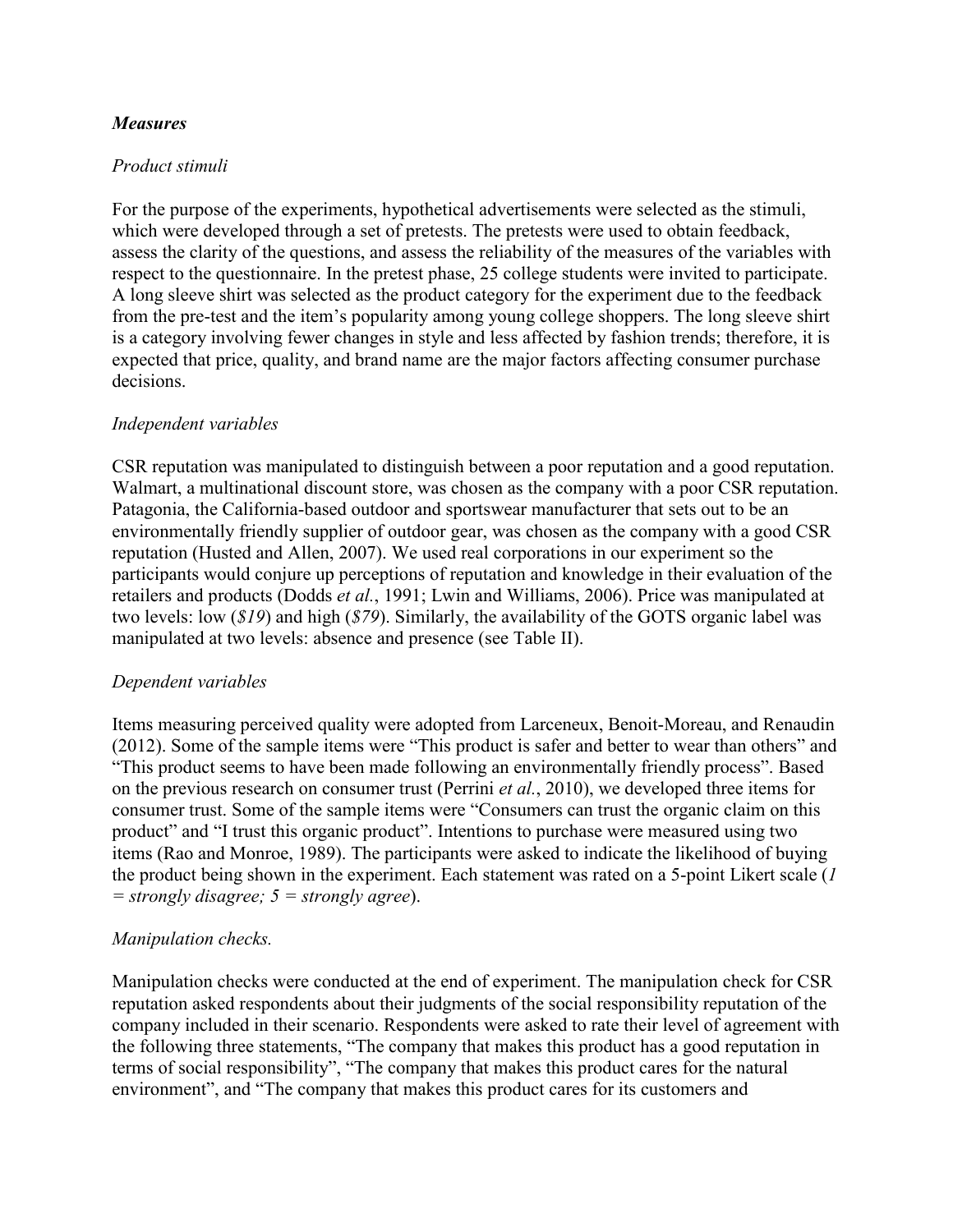employees" (Perrini *et al.*, 2010). The questionnaire also included a 1- item manipulation check for price. Respondents were asked to rate their level of agreement with the statement "The price of the product is high" (Dodds *et al.*, 1991). All manipulation checks were done on a five-point Likert scale (from  $1 =$  "strongly disagree" to  $5 =$  "strongly agree").

### *Sample and data collection*

We used college students as research subjects because younger educated consumers are more environmentally conscious and socially responsible (Euromonitor International, 2016; The Nielsen, 2015). An intercept survey approach was used to administer a written questionnaire to a sample of college students in selected campus dining facilities of a large state university in the USA. The sampling design for this study was a combination of convenience sampling (any college student who happened to be at a selected dinning facility) and random probability sampling (trained interviewers approached any student they encountered with no screening for particular characteristics). After they agreed to participate, the survey subjects were randomly assigned to one of eight treatment groups. In the experiment task, participants were asked to imagine that they are purchasing a shirt on the internet and come across a description of an organic cotton shirt. The description contained generic attribute information about the cotton shirt: "This mid-weight flannel shirt is made of 100 per cent organic cotton that provides a warm layer over a tee". The r*etailer's name and logo, product price, and the availability of organic label* were embedded in the scenario advertisements. After reading the description, participants were asked to complete a questionnaire that collected information on the dependent variables, manipulation check and standard demographics.

### **Data analysis and results**

### *The sample*

Of the 330 collected questionnaires, 305 responses were considered valid and were used in the study. In total, 25 subjects were dropped either because of their incomplete responses or because the questionnaires were improperly filled out. Most participants were between the ages of 18 and 25 (94 per cent), and 182 respondents were women (60 per cent). The majority of the respondents (90 per cent) reported having purchased a shirt online before. To investigate the effect of demographic variables (*gender, age and ethnicity*) on respondents' evaluation of perceived quality, trust and purchase intentions, independent t-tests were conducted to determine whether there is statistical evidence that the associated population means are significantly different. The results of the t-tests showed that there were no significant differences in the mean scores across age and ethnic groups at the 0.05 level of significance; however, we did find a significant statistical difference between gender groups in their evaluation of product quality and trust for organic clothing products. Specifically, the results indicate that there is a statistically significant difference between the mean scores for males and females ( $t = -3.41$ ,  $p = 0.001$ ) on perceived quality. These findings imply that female respondents (*MFemale* = 3.43) perceive higher quality of organic clothing products than male respondents ( $M_{Male} = 3.01$ ). The results also suggest that there is a statistically significant difference between the mean scores for males and females  $(t = -2.18, p = 0.039)$  in consumer trust, which implies that female respondents (*MFemale* = 3.35) trust organic clothing products more than male respondents (*MMale* = 3.14).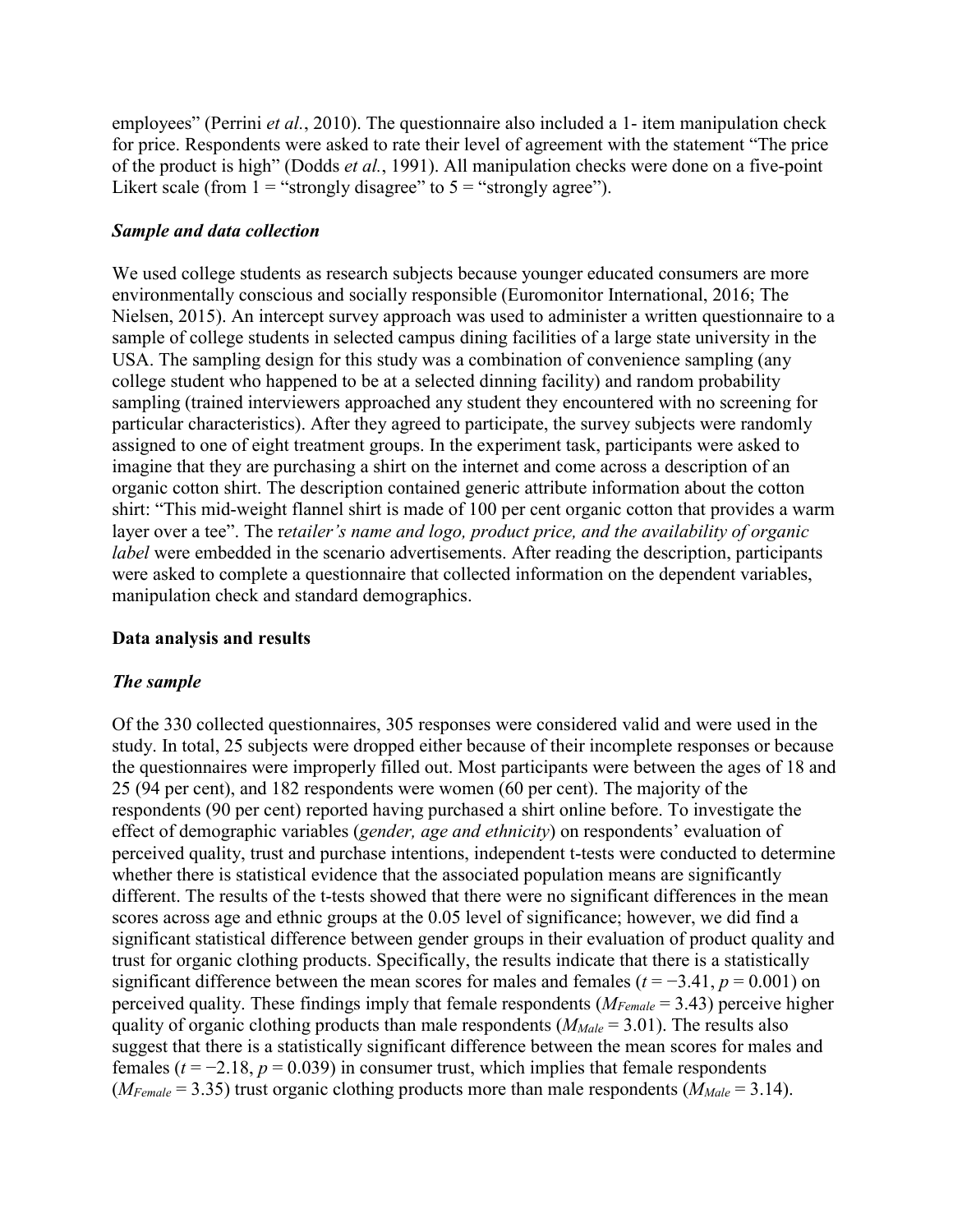Inspection of Q-Q Plots revealed that both perceived quality and consumer trust were normally distributed for both gender groups and that there was homogeneity of variance as assessed by Levene's test for equality of variances.

## *Manipulations*

To check whether our manipulations of CSR reputation and product price were successful, we conducted two separated one-way analysis of variance (ANOVA). We performed the first manipulation check to assess whether the participants perceived the intended CSR reputation differences in the scenarios. The analysis showed that Patagonia  $(M = 3.55)$  was perceived to have a better CSR reputation than Walmart ( $M = 3.04$ ) [ $F(1, 303) = 28.87$ ,  $p = 0.000$ ], indicating that manipulation has been perceived as we intended. The second manipulation check involved assessing the difference between the two price levels (low/high). The results of ANOVA indicated that significant differences between the two price levels ( $M_{low-price} = 2.39$  vs  $M_{high-}$  $p_{\text{price}} = 3.67$  [*F* (1, 303) = 111.21,  $p = 0.000$ ]. The Levene's test showed that there is not a significant difference between the two CSR groups' variances or the two price groups' variances.

### *Reliability and validity of measures*

An exploratory factor analysis (EFA) was first done on the 8 items measuring perceived quality, consumer trust, and purchase intentions with a varimax rotation. Exploratory factor analysis produced three distinct factors among the items. The values of Cronbach's alpha for "perceived quality", "consumer trust", and purchase intentions" were 0.70, 0.81, and 0.74, respectively. Thus, they were accepted as being reliable for the research.

Next, a confirmatory factor analysis (CFA) for the measurement model with three constructs was performed to assess the convergent and discriminant validity of the three dependent variables. The goodness-of-fit statistics indicated that all criteria met the recommended values in the measurement model  $(\chi^2/df = 2.63; GFI = 0.97; AGFI = 0.93; CFI = 0.98; RMR = 0.04$ , and RMSEA = 0.07). The results confirmed convergent validity as all items loaded significantly ( $p <$ 0.001) on the underlying latent constructs (Anderson and Gerbing, 1988). Discriminant validity was tested by conducting  $\chi^2$  difference tests between all possible pairs of constructs (Anderson and Gerbing, 1988). The  $\chi^2$ difference tests confirmed significant lower  $\chi^2$  values ( $p < 0.001$ ) for the unconstrained model for all comparisons that were tested, implying the achievement of discriminant validity (Bagozzi and Phillips, 1982).

### *Hypothesis tests*

We conducted a multivariate analysis of variance (MANOVA) with CSR reputation, product price and organic label as the independent variables. Perceived quality (PQ), consumer trust (CT) and purchase intentions (PI) were the dependent variables. Table III presents the means and standard deviations of the eight cells  $(2 \times 2 \times 2$  design) involved in the experiment design for this study.

The results of MANOVA indicated a significant main effect of CSR reputation (Wilks lambda = 0.90,  $F = 10.67$ ), a significant main effect of product price (Wilks lambda = 0.96,  $F = 3.96$ ), and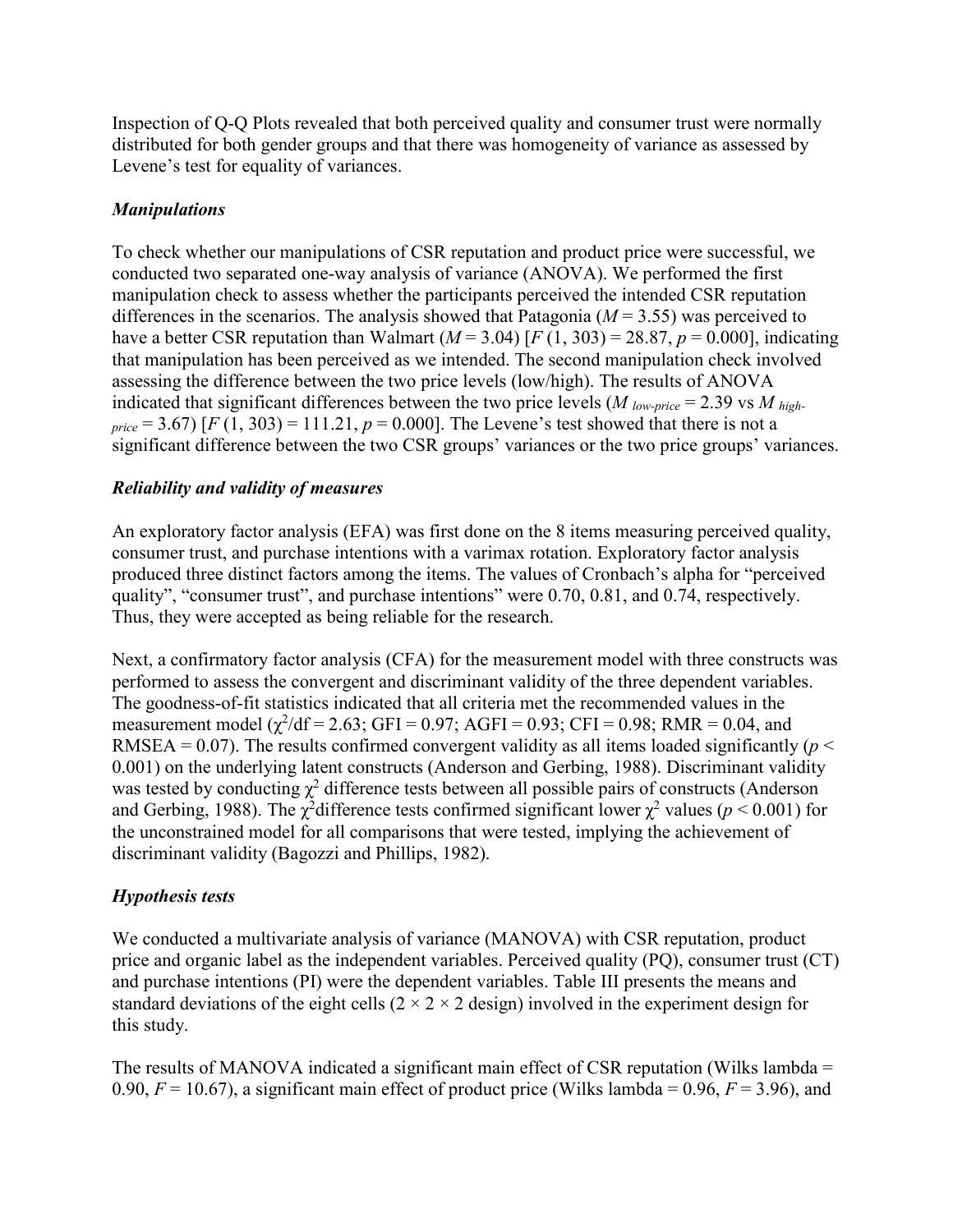a significant three-way interaction effect among the three independent variables (Wilks lambda = 0.97,  $F = 2.82$ ) (Table IV). Univariate analyses indicated that the significant interaction is driven by its effect on perceived quality and consumer trust. No other findings were significant. To interpret the various individual and combined effects, a series of specific sub-design analyses were conducted and the results are presented in Table IV.

| <b>Dependent variables CSR reputation</b> |                                              | <b>Product price</b> | Organic label | Mean | <b>SD</b> | $\boldsymbol{n}$ |
|-------------------------------------------|----------------------------------------------|----------------------|---------------|------|-----------|------------------|
|                                           |                                              | Low                  | Absent        | 2.85 | 0.70      | 37               |
|                                           |                                              |                      | Present       | 3.18 | 0.85      | 34               |
|                                           |                                              | High                 | Absent        | 3.27 | 0.89      | 39               |
| PQ                                        |                                              |                      | Present       | 3.05 | 0.93      | 39               |
|                                           |                                              |                      | Absent        | 3.61 | 0.89      | 38               |
|                                           |                                              | Low                  | Present       | 3.31 | 0.93      | 38               |
|                                           |                                              | High                 | Absent        | 3.41 | 0.71      | 41               |
|                                           |                                              |                      | Present       | 3.62 | 0.92      | 39               |
|                                           |                                              |                      | Absent        | 3.08 | 0.78      | 37               |
|                                           |                                              | Low                  | Present       | 3.17 | 0.80      | 34               |
|                                           |                                              | High                 | Absent        | 3.11 | 0.83      | 39               |
| <b>CT</b>                                 |                                              |                      | Present       | 3.01 | 0.93      | 39               |
|                                           |                                              |                      | Absent        | 3.53 | 0.67      | 38               |
|                                           |                                              | Low                  | Present       | 3.26 | 0.87      | 38               |
|                                           |                                              | High                 | Absent        | 3.32 | 0.86      | 41               |
|                                           |                                              |                      | Present       | 3.62 | 0.92      | 39               |
|                                           |                                              |                      | Absent        | 2.50 | 0.88      | 37               |
|                                           |                                              | Low                  | Present       | 2.76 | 0.77      | 34               |
|                                           |                                              | High                 | Absent        | 2.58 | 0.76      | 39               |
| PI                                        |                                              |                      | Present       | 2.35 | 0.91      | 39               |
|                                           |                                              | Low                  | Absent        | 3.16 | 0.93      | 38               |
|                                           | Poor<br>Good<br>Poor<br>Good<br>Poor<br>Good |                      | Present       | 3.29 | 0.77      | 38               |
|                                           |                                              |                      | Absent        | 2.89 | 0.95      | 41               |
|                                           |                                              | High                 | Present       | 3.00 | 1.09      | 39               |

**Table III.** Descriptive statistics

|  | Table IV. MANOVA and univariate results |
|--|-----------------------------------------|
|--|-----------------------------------------|

| Variable                           | <b>MANOVA</b> results |                 | <b>Perceived quality</b> |                | <b>Consumer trust</b> |                | <b>Purchase intentions</b> |            |
|------------------------------------|-----------------------|-----------------|--------------------------|----------------|-----------------------|----------------|----------------------------|------------|
|                                    | Wilks' Lambda F       |                 | Mean square $F$          |                | Mean square $F$       |                | Mean square $F$            |            |
| $\text{CSR}$ reputation (A) 0.90   |                       | $10.67***12.32$ |                          | $19.16***8.81$ |                       | 12.64*** 22.21 |                            | $27.70***$ |
| Product price (B)                  | 0.96                  | $3.96***$       | 0.72                     | 1.05           | 0.00                  | 0.00           | 4.02                       | $4.66*$    |
| Organic label $(C)$                | 0.99                  | 0.22            | 0.00                     | 0.00           | 0.00                  | 0.00           | 0.33                       | 0.38       |
| AxB                                | 0.99                  | 1.39            | 0.19                     | 0.30           | 0.35                  | 0.50           | 0.22                       | 0.28       |
| $\mathbf{A} \mathbf{x} \mathbf{C}$ | 0.99                  | 0.52            | 0.20                     | 0.31           | 0.01                  | 0.02           | 0.20                       | 0.26       |
| B x C                              | 0.98                  | 2.38            | 0.01                     | 0.02           | 0.66                  | 0.95           | 1.27                       | 1.60       |
| $A \times B \times C$              | 0.97                  | $2.82*$         | 5.25                     | $8.27***$      | 2.67                  | $3.86^*$       | 1.07                       | 1.34       |

Notes: \**p* ≤ 0.05; \*\**p* < 0.01; \*\*\**p* < 0.001

The first set of hypotheses (*H1a*, *H1b*, and *H1c*) predicted that conditions with a better CSR reputation would be associated with higher perceived quality, higher levels of consumer trust, and higher purchase intentions when compared to conditions with a poorer CSR reputation. The ANOVA results indicated that CSR reputation had a significant positive effect on perceived quality ( $M_{\text{Good Reputation}} = 3.49$ ,  $M_{\text{Por Reputation}} = 3.09$ ;  $F = 19.16$ ,  $p = 0.000$ ), consumer trust ( $M_{\text{Good}}$ Reputation = 3.43,  $\dot{M}_{\text{Poor Reputation}} = 3.09$ ;  $\dot{F} = 12.64$ ,  $p = 0.000$ ), and purchase intentions ( $M_{\text{Good}}$ )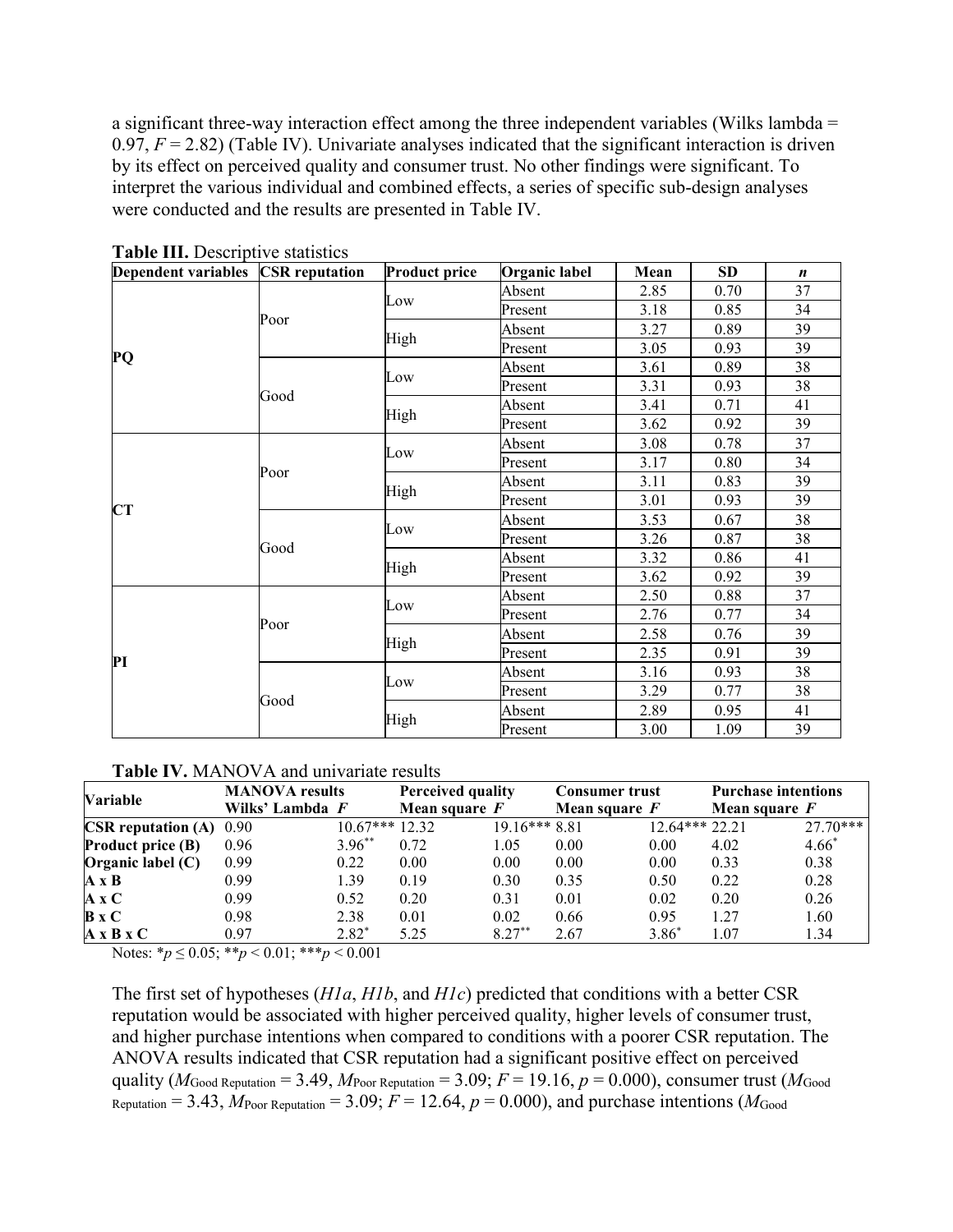Reputation = 3.08,  $M_{\text{Poor Reputation}} = 2.54$ ;  $F = 27.70$ ,  $p = 0.000$ ). Thus, hypotheses 1a, 1b and 1c were all supported by the empirical data. This implies that retailers' CSR reputation plays a crucial role in assessing quality, earning consumers' trust, and influencing their purchase decisions toward organic clothing products.

The second set of hypotheses (*H2a*, *H2b*, and *H2c*) predicted that product price would positively influence perceived quality and consumer trust, but negatively influence purchase intentions. The ANOVA results support a significant negative price impact on purchase intentions ( $M_{High\, price}$  = 2.71,  $M_{\text{Low Price}} = 2.94$ ;  $F = 4.66$ ,  $p = 0.030$ ), but not on perceived quality ( $F = 1.05$ ,  $p = 0.31$ ) and consumer trust  $(F = 0.00, p = 0.99)$ . Thus, hypothesis 2b was supported by the empirical data, and hypotheses 2a and 2c were not supported. Therefore, the expected influence of price was only partially confirmed by the evidence.

The third set of hypotheses predicted that organic label could positively influence consumers' perceived quality, trust, and purchase intentions. Neither of these effects were significant (*p* > 0.05). Thus, hypotheses 3a, 3b and 3c were not supported.

In addition, the subsequent three-way ANOVA results indicated that the three-way interactions among CSR reputation (poor vs. good) x price (low vs. high) x organic label (absent vs. present) was positive and significant for perceived quality ( $F = 8.27$ ,  $p = 0.004$ ) and consumer trust ( $F =$ 3.86,  $p = 0.05$ ). Some insights into the nature of the three-way interactions were provided by dividing the data into two sets, one for the company with a good CSR reputation and one for the company with a poor CSR reputation. The nature of the three-way interactions was shown graphically in Figure 2. Specifically, for companies with a poor CSR reputation, when an organic label is absent from their products, higher-priced products are believed to possess higher quality than lower-priced products ( $F = 5.45$ ,  $p = 0.02$ ). In the case of consumer trust, for companies with a good CSR reputation, when an organic label is also present on their products, higher-price results in higher level of trust in these products than lower-price  $(F = 3.82, p = 0.05)$ .



**Figure 2.** Three-way interaction effects on perceived quality and consumer trust

The linear regression results provided evidence of the positive impact of perceived quality ( $\beta$  = 0.22, *t* value = 3.05,  $p$ < 0.05) and consumer trust ( $\beta$  = 0.43, *t* value = 6.03,  $p$  < 0.001) on consumers' purchase intentions toward organic cotton apparel. This suggests that both product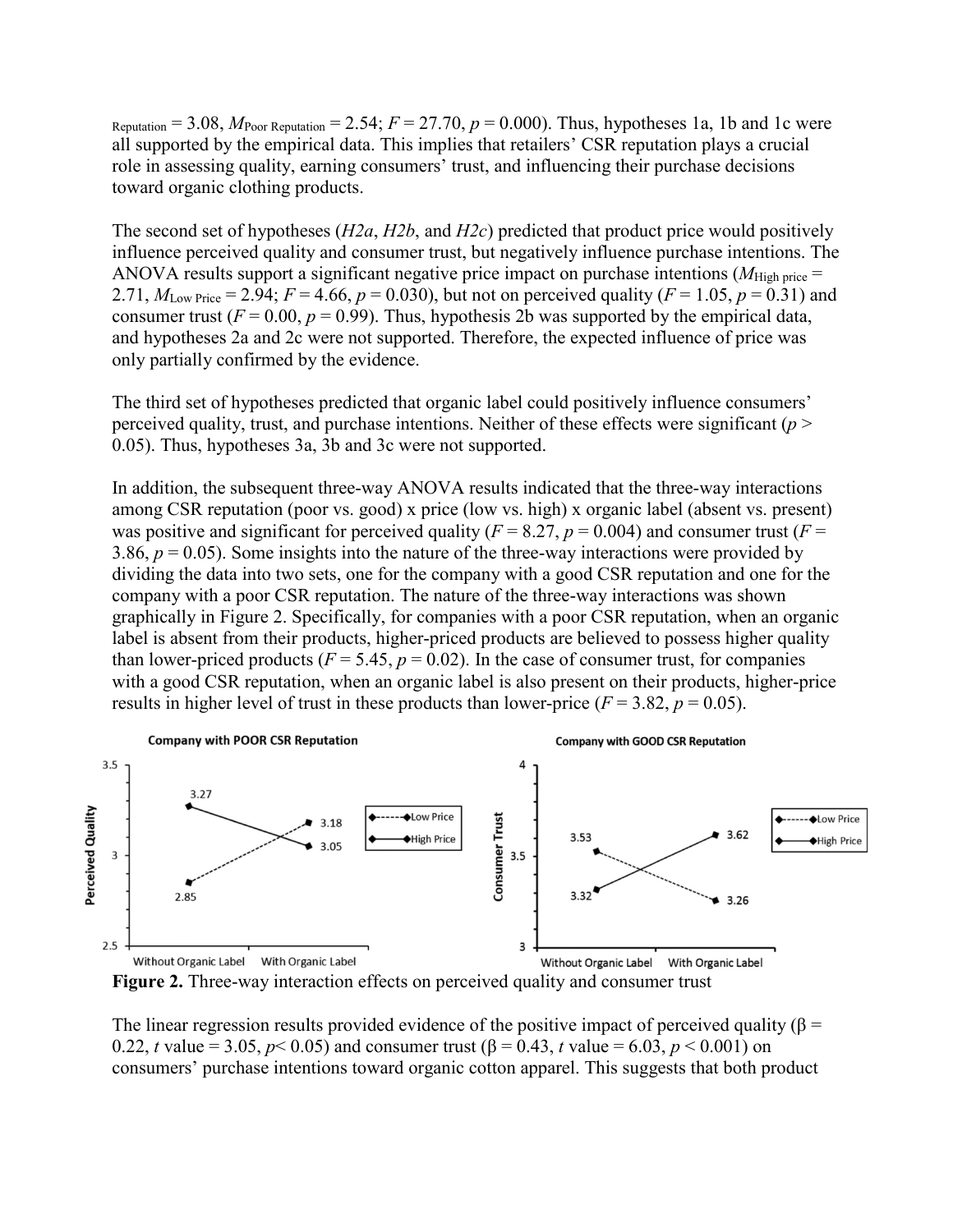quality and consumers trust are important mediators of consumer intentions to purchase organic apparel products. Thus, both hypotheses 4 and 5 were supported.

#### **Discussion and conclusion**

Our research is the first empirical effort to investigate the key factors that may influence young consumers' perceptions of quality, trust and purchase intentions of organic products by considering the joint use of CSR reputation, product price, and an organic label, which represents a realistic buying condition. The findings of this study represent an important step forward in better understanding consumers' buying behavior toward green products. The conceptual framework developed in this study can be used to develop a framework for future studies investigating consumers' perceptions and purchase behavior toward other green products. The following section focuses on important implications for business practitioners.

An interesting, but not surprising, finding from this study is that female consumers perceive higher quality and trust organic clothing products more than male consumers. It confirms that demographics influence organic purchasing behavior. The findings are consistent with previous studies, which indicate that female young consumers are more committed to environment trends and are more likely to buy environmentally friendly products than male consumers (Hughner *et al.*, 2007; Mostafa, 2007). As a result, apparel products made from organic fibers appear to be more attractive in niche markets (e.g. socially responsible female consumers).

Consistent with previous studies, the results of our study confirm that retailers' CSR reputation plays a crucial role in consumers' product evaluation, building consumers' trust, and in turn developing their intentions to buy organic products. The three-way interactions suggest that a good CSR reputation allows a company to charge premium prices for green products. These results indicate that American young consumers value CSR reputation and use it as a purchasing criterion. This suggests that if a company wants to achieve long-run success in the organic market, its brand (company and product) must be connected with a good CSR reputation. Indeed, one of the direct implications of our study is that mainstream retailers should try to improve their social and environmental performance if they want to enlarge their presence in the organic market. Specifically, socially responsible companies need to engage in strategic CSR programs that are meaningful to their customers. Managers should also communicate their social responsibility efforts to the target audience and develop marketing communications that provide details about how their companies have helped address specific social issues (Mohr *et al.*, 2001). Another implication is that manufacturers or retailers with good CSR reputation (e.g. Patagonia) should leverage their competitive advantage in selling trust-intensive products by extending organic lines (both private labels and others).

Respondents in this study indicated price as a major obstacle to purchasing organic apparel products, a finding well in accordance with earlier studies (Ellis *et al.*, 2012; Gam *et al.*, 2010; Tsakiridou *et al.*, 2008). Currently, organic cotton products are generally ten to thirty per cent more expensive than comparable items made from conventional cotton (Lin, 2009). The findings imply that the higher price of organic apparel products can have a negative influence on demand and deter price-conscious consumers from buying these products. Young people (the subjects in this study) are not willing to pay the price premium for organic products, usually a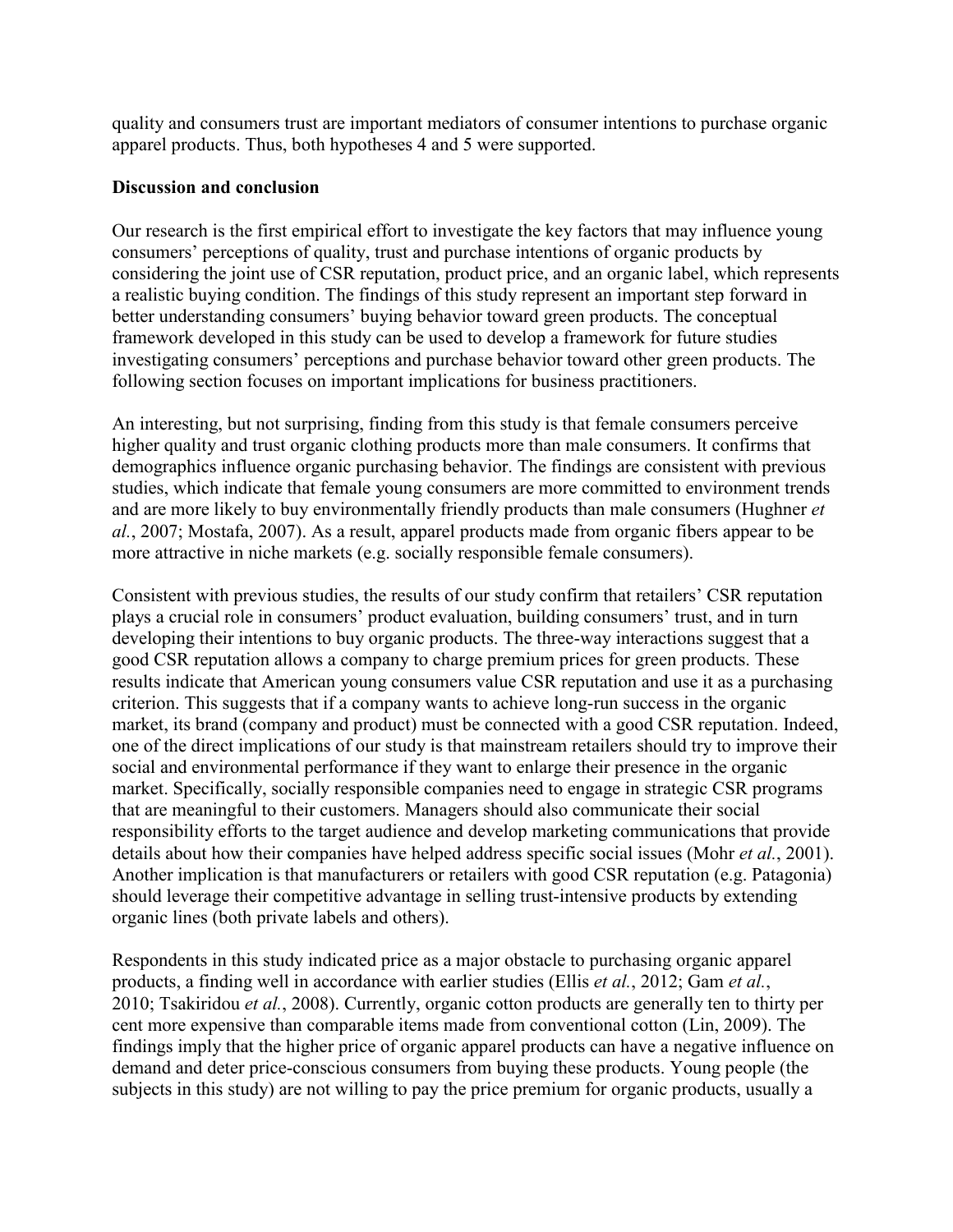result of their low-financial status. To promote organic apparel products and persuade these consumers to make a purchase, marketers could consider using price promotions. Interestingly, the positive effects of higher product prices also emerged from the significant three-way interactions among CSR reputation, price and organic label. As we reported earlier, consumers do not perceive a high price itself as a sign of quality for organic apparel products. However, we found when organic products are not officially certified as organic (not bearing an organic label) and are manufactured or sold by a company with a poor CSR reputation (e.g. Walmart), higher prices correspond well to higher levels of perceived quality. For companies with a poor CSR reputation, they may have an economy organic brand. However, consumers may be suspicious of their organic products promoted as high quality but with a low price. Therefore, in these situations, marketers such as Walmart need to match the price of an organic product with its quality as perceived by consumers in the market segment being targeted. Similarly, our results suggest that a high price alone can't earn consumer trust on organic products. However, when apparel products are officially certified as organic and are manufactured or sold by a company with a good CSR reputation (e.g. Patagonia), consumers feel that higher-priced organic products are more trustworthy than lower-priced organic products. This implies that good CSR reputation and the organic label work together to set consumer expectations of a higher price for an organic product. Therefore, in these situations, marketers such as Patagonia should price their organic products at a comparable level to their reputation and focus their marketing endeavors mainly on consumers who are willing and able to pay a premium for organic products.

Contrary to previous studies (Larceneux *et al.*, 2012), we found that organic label has no impact on either of the dependent variables. The possible reason could be because USA consumers are not familiar with the GOTS label or they do not trust the information provided by the label, even though GOTS is considered as the world's leading standard for textiles made from organic fibers. We suggest that certified organic manufacturers/retailers and the organization of GOTS need to continue consumer education efforts to inform consumers about the benefits and guarantees of organic certification, to improve consumer confidence in the organic label. They should advise consumers to look for GOTS-certification next time they buy organic clothing or textiles to get what they pay for. In addition, policy makers should find ways to convince leading brands and industrial firms about the importance of using an organic label as a means to encourage organic consumption.

The results of this study confirm that both product quality and consumer trust are important mediators of consumer intentions to purchase organic apparel products. Our results are compatible with the current evidence that consumers buy organic products mainly for the quality benefits, and they are more likely to buy these products from a trusted manufacturer or retailer. The importance of trust in buying organic apparel products can be explained by the fact that consumers generally cannot distinguish organic products from conventional ones by their look and appearance. Findings from this study suggest that earning a customer's trust on organic products should start with building corporate social responsibility reputation and a trusted brand.

#### **Limitations**

Some limitations must be taken into account when considering the findings presented here. First, the CSR reputation construct used in this study relied on consumer perceptions about the CSR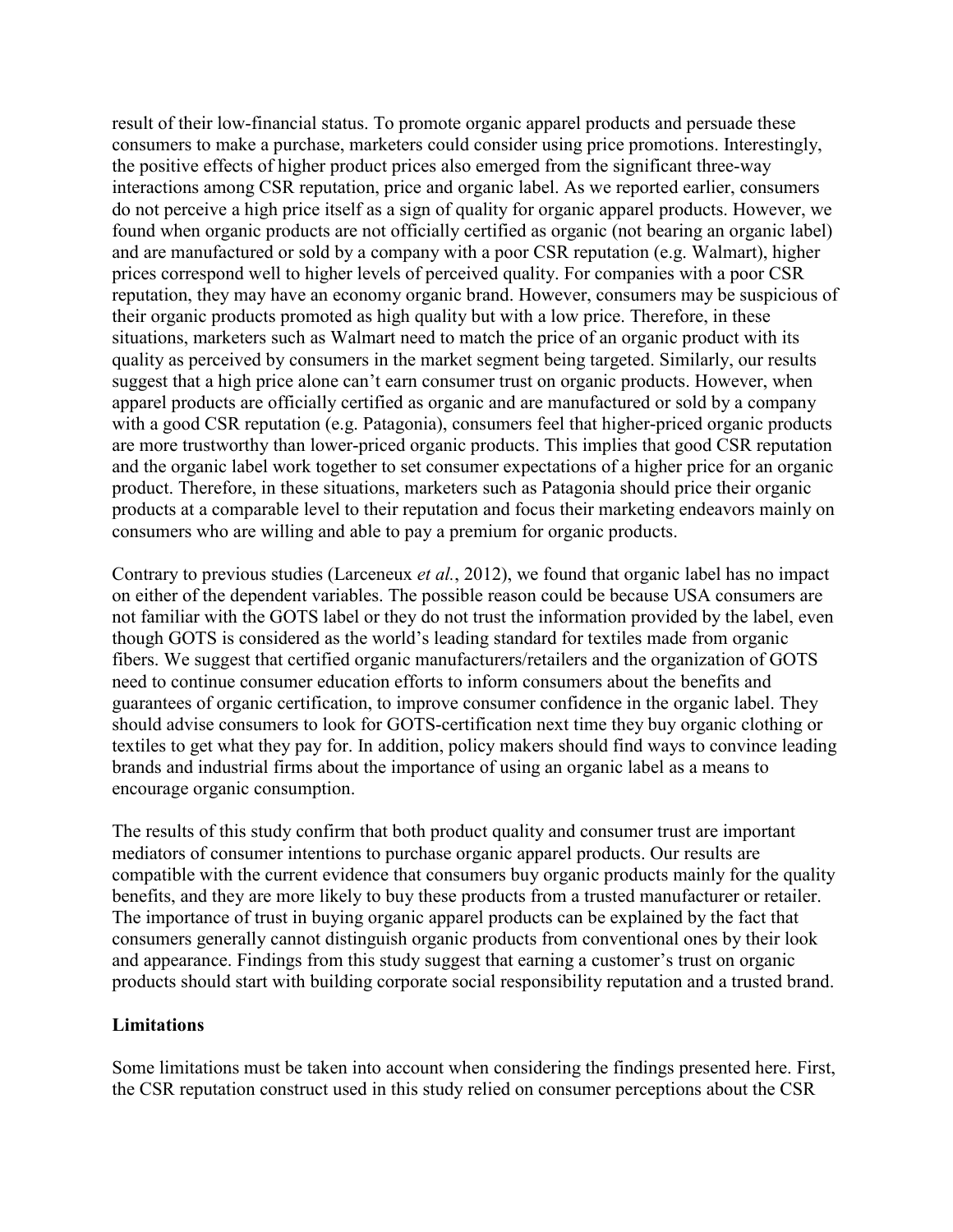activities of the retailers we studied. However, these perceptions do not necessarily coincide with the actual corporate social performance. Second, our study is about two retailers, two levels of price and a single product, future studies must explore how the underlying conceptual model works for a wider range of products, prices, situations, and settings (Rao and Monroe, 1989). Third, the objective of the study was to examine the key factors that may influence young consumers' perceptions of quality, trust and purchase intentions of organic apparel products. Although young consumers represent one of the most promising market for green products, the sample, however, was a convenience sample consisting of college students only. Further, the respondents were all from the same university. As such, the results may not be representative of young consumer segment in general. Finally, the three-way interaction among CSR reputation, product price, and organic labels was significant, whereas none of the conditional two-way interactions that constituted this interaction were significant. This issue deserves attention in future empirical studies.

# **References**

1. Ajzen, I. and Fishbein, M. (1980), Understanding Attitudes and Predicting Social Behaviour, Prentice-Hall, Englewood Cliffs, NJ. [\[Google Scholar\]](http://scholar.google.com/scholar_lookup?hl=en&publication_year=1980&author=I.+Ajzen&author=M.+Fishbein&title=Understanding+Attitudes+and+Predicting+Social+Behaviour)

2. Anderson, J.C. and Gerbing, D.W. (1988), "Structural equation modeling in practice: a review and recommended two-step approach", Psychological Bulletin, Vol. 103 No. 3, pp. 411- 423. [\[Crossref\],](https://www.emeraldinsight.com/servlet/linkout?suffix=ref002&dbid=16&doi=10.1108%2FJCM-04-2017-2176&key=10.1037%2F0033-2909.103.3.411) [\[ISI\],](https://www.emeraldinsight.com/servlet/linkout?suffix=ref002&dbid=128&doi=10.1108%2FJCM-04-2017-2176&key=A1988N286100011) [\[Google Scholar\]](http://scholar.google.com/scholar_lookup?hl=en&publication_year=1988&pages=411-423&issue=3&author=J.C.+Anderson&author=D.W.+Gerbing&title=Structural+equation+modeling+in+practice%3A+a+review+and+recommended+two-step+approach) [\[Infotrieve\]](https://www.contentscm.com/vlib/order/OpenURLReceive.aspx?clientid=8710&rft_val_fmt=info:ofi/fmt:kev:mtx:journal&rft.volume=103&rft.issue=3&rft.atitle=Structural+equation+modeling+in+practice%3A+a+review+and+recommended+two-step+approach&rft.jtitle=Psychological+Bulletin&rft.date=1988)

3. Bagozzi, R.P. and Phillips, L.W. (1982), "Representing and testing organizational theories: a holistic construal", Administrative Science Quarterly, Vol. 27 No. 3, pp. 459- 489. [\[Crossref\],](https://www.emeraldinsight.com/servlet/linkout?suffix=ref003&dbid=16&doi=10.1108%2FJCM-04-2017-2176&key=10.2307%2F2392322) [\[ISI\],](https://www.emeraldinsight.com/servlet/linkout?suffix=ref003&dbid=128&doi=10.1108%2FJCM-04-2017-2176&key=A1982PF02300007) [\[Google Scholar\]](http://scholar.google.com/scholar_lookup?hl=en&publication_year=1982&pages=459-489&issue=3&author=R.P.+Bagozzi&author=L.W.+Phillips&title=Representing+and+testing+organizational+theories%3A+a+holistic+construal) [\[Infotrieve\]](https://www.contentscm.com/vlib/order/OpenURLReceive.aspx?clientid=8710&rft_val_fmt=info:ofi/fmt:kev:mtx:journal&rft.volume=27&rft.issue=3&rft.atitle=Representing+and+testing+organizational+theories%3A+a+holistic+construal&rft.jtitle=Administrative+Science+Quarterly&rft.date=1982)

4. Becker-Olsen, K.L., Cudmore, B.A. and Hill, R.P. (2006), "The impact of perceived corporate social responsibility on consumer behavior", Journal of Business Research, Vol. 59 No. 1, pp. 46-53. [\[Crossref\],](https://www.emeraldinsight.com/servlet/linkout?suffix=ref004&dbid=16&doi=10.1108%2FJCM-04-2017-2176&key=10.1016%2Fj.jbusres.2005.01.001) [\[ISI\],](https://www.emeraldinsight.com/servlet/linkout?suffix=ref004&dbid=128&doi=10.1108%2FJCM-04-2017-2176&key=000233498700006) [\[Google Scholar\]](http://scholar.google.com/scholar_lookup?hl=en&publication_year=2006&pages=46-53&issue=1&author=K.L.+Becker-Olsen&author=B.A.+Cudmore&author=R.P.+Hill&title=The+impact+of+perceived+corporate+social+responsibility+on+consumer+behavior) [\[Infotrieve\]](https://www.contentscm.com/vlib/order/OpenURLReceive.aspx?clientid=8710&rft_val_fmt=info:ofi/fmt:kev:mtx:journal&rft.volume=59&rft.issue=1&rft.atitle=The+impact+of+perceived+corporate+social+responsibility+on+consumer+behavior&rft.jtitle=Journal+of+Business+Research&rft.date=2006)

5. Casadesus-Masanell, R., Crooke, M., Reinhardt, F. and Vasishth, V. (2009), "Households' willingness to pay for "green" goods: evidence from Patagonia's introduction of organic cotton sportswear", Journal of Economics & Management Strategy, Vol. 18 No. 1, pp. 203- 233. [\[Crossref\],](https://www.emeraldinsight.com/servlet/linkout?suffix=ref005&dbid=16&doi=10.1108%2FJCM-04-2017-2176&key=10.1111%2Fj.1530-9134.2009.00212.x) [\[ISI\],](https://www.emeraldinsight.com/servlet/linkout?suffix=ref005&dbid=128&doi=10.1108%2FJCM-04-2017-2176&key=000263464100008) [\[Google Scholar\]](http://scholar.google.com/scholar_lookup?hl=en&publication_year=2009&pages=203-233&issue=1&author=R.+Casadesus-Masanell&author=M.+Crooke&author=F.+Reinhardt&author=V.+Vasishth&title=Households%E2%80%99+willingness+to+pay+for+%E2%80%9Cgreen%E2%80%9D+goods%3A+evidence+from+Patagonia%E2%80%99s+introduction+of+organic+cotton+sportswear) [\[Infotrieve\]](https://www.contentscm.com/vlib/order/OpenURLReceive.aspx?clientid=8710&rft_val_fmt=info:ofi/fmt:kev:mtx:journal&rft.volume=18&rft.issue=1&rft.atitle=Households%E2%80%99+willingness+to+pay+for+%E2%80%9Cgreen%E2%80%9D+goods%3A+evidence+from+Patagonia%E2%80%99s+introduction+of+organic+cotton+sportswear&rft.jtitle=Journal+of+Economics+%26+Management+Strategy&rft.date=2009)

6. Chen, H.L. and Burns, L.D. (2006), "Environmental analysis of textile products", Clothing and Textiles Research Journal, Vol. 24 No. 3, pp. 248-261. [\[Crossref\],](https://www.emeraldinsight.com/servlet/linkout?suffix=ref006&dbid=16&doi=10.1108%2FJCM-04-2017-2176&key=10.1177%2F0887302X06293065) [\[Google](http://scholar.google.com/scholar_lookup?hl=en&publication_year=2006&pages=248-261&issue=3&author=H.L.+Chen&author=L.D.+Burns&title=Environmental+analysis+of+textile+products)  [Scholar\]](http://scholar.google.com/scholar_lookup?hl=en&publication_year=2006&pages=248-261&issue=3&author=H.L.+Chen&author=L.D.+Burns&title=Environmental+analysis+of+textile+products) [\[Infotrieve\]](https://www.contentscm.com/vlib/order/OpenURLReceive.aspx?clientid=8710&rft_val_fmt=info:ofi/fmt:kev:mtx:journal&rft.volume=24&rft.issue=3&rft.atitle=Environmental+analysis+of+textile+products&rft.jtitle=Clothing+and+Textiles+Research+Journal&rft.date=2006)

7. Culiberg, B. and Elgaaied-Gambier, L. (2016), "Going green to fit in – understanding the impact of social norms on pro-environmental behaviour, a cross-cultural approach", International Journal of Consumer Studies, Vol. 40 No. 2, pp. 179-185. [\[Crossref\],](https://www.emeraldinsight.com/servlet/linkout?suffix=ref007&dbid=16&doi=10.1108%2FJCM-04-2017-2176&key=10.1111%2Fijcs.12241) [\[ISI\],](https://www.emeraldinsight.com/servlet/linkout?suffix=ref007&dbid=128&doi=10.1108%2FJCM-04-2017-2176&key=000370244200006) [Google [Scholar\]](http://scholar.google.com/scholar_lookup?hl=en&publication_year=2016&pages=179-185&issue=2&author=B.+Culiberg&author=L.+Elgaaied-Gambier&title=Going+green+to+fit+in+%E2%80%93+understanding+the+impact+of+social+norms+on+pro-environmental+behaviour%2C+a+cross-cultural+approach) [\[Infotrieve\]](https://www.contentscm.com/vlib/order/OpenURLReceive.aspx?clientid=8710&rft_val_fmt=info:ofi/fmt:kev:mtx:journal&rft.volume=40&rft.issue=2&rft.atitle=Going+green+to+fit+in+%E2%80%93+understanding+the+impact+of+social+norms+on+pro-environmental+behaviour%2C+a+cross-cultural+approach&rft.jtitle=International+Journal+of+Consumer+Studies&rft.date=2016)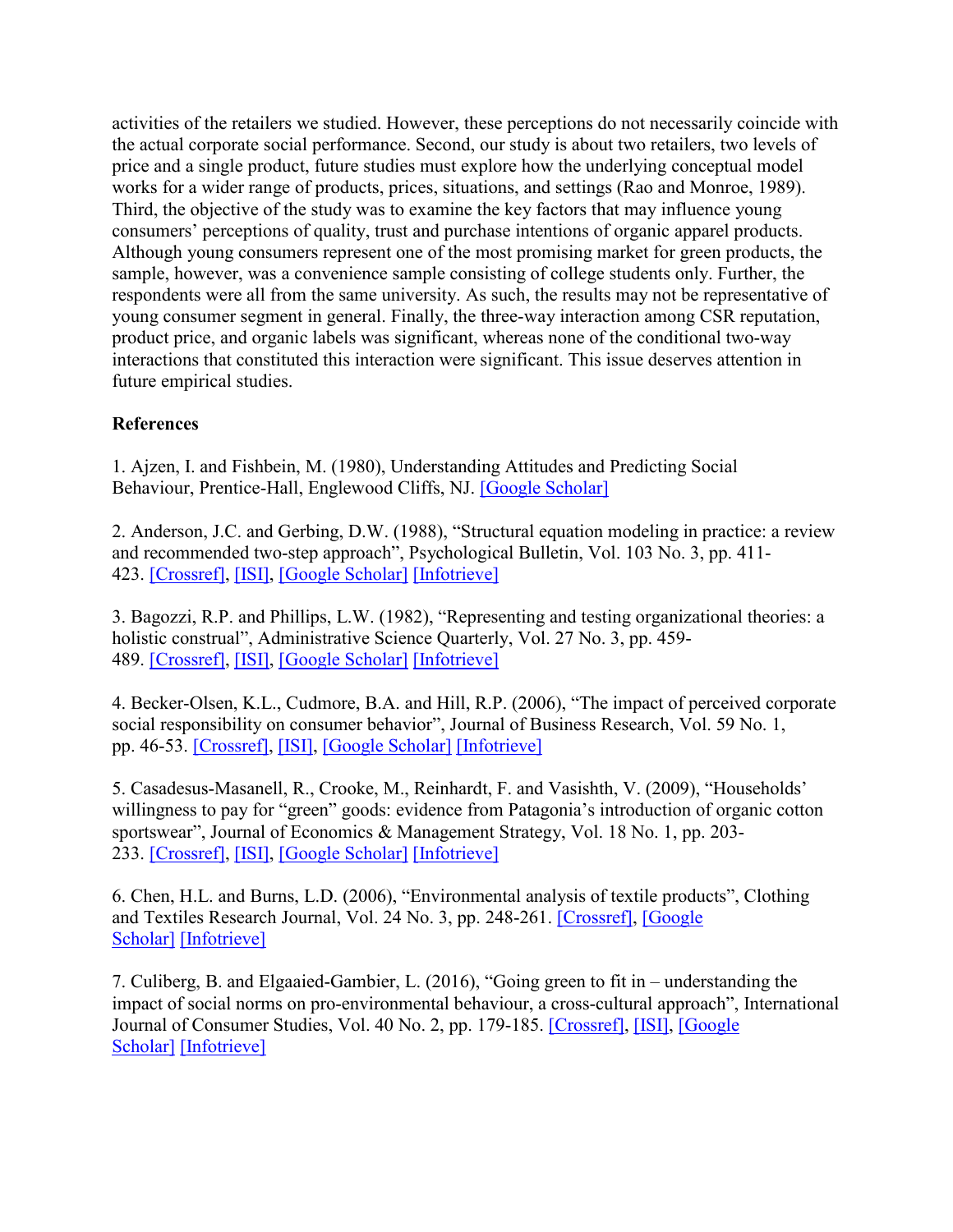8. de-Magistris, T. and Gracia, A. (2014), "Do consumers care about organic and distance labels? An empirical analysis in Spain", International Journal of Consumer Studies, Vol. 38 No. 6, pp. 660-669. [\[Crossref\],](https://www.emeraldinsight.com/servlet/linkout?suffix=ref008&dbid=16&doi=10.1108%2FJCM-04-2017-2176&key=10.1111%2Fijcs.12138) [\[ISI\],](https://www.emeraldinsight.com/servlet/linkout?suffix=ref008&dbid=128&doi=10.1108%2FJCM-04-2017-2176&key=000344323900012) [\[Google Scholar\]](http://scholar.google.com/scholar_lookup?hl=en&publication_year=2014&pages=660-669&issue=6&author=T.+de-Magistris&author=A.+Gracia&title=Do+consumers+care+about+organic+and+distance+labels%3F+An+empirical+analysis+in+Spain) [\[Infotrieve\]](https://www.contentscm.com/vlib/order/OpenURLReceive.aspx?clientid=8710&rft_val_fmt=info:ofi/fmt:kev:mtx:journal&rft.volume=38&rft.issue=6&rft.atitle=Do+consumers+care+about+organic+and+distance+labels%3F+An+empirical+analysis+in+Spain&rft.jtitle=International+Journal+of+Consumer+Studies&rft.date=2014)

9. Delgado-Ballester, E. (2004), "Applicability of a Brand trust scale across product categories: a multigroup invariance analysis", European Journal of Marketing, Vol. 38 Nos 5/6, pp. 573- 592. [\[Link\],](https://www.emeraldinsight.com/doi/10.1108/03090560410529222) [\[Google Scholar\]](http://scholar.google.com/scholar_lookup?hl=en&publication_year=2004&pages=573-592&issue=5%2F6&author=E.+Delgado-Ballester&title=Applicability+of+a+Brand+trust+scale+across+product+categories%3A+a+multigroup+invariance+analysis) [\[Infotrieve\]](https://www.contentscm.com/vlib/order/OpenURLReceive.aspx?clientid=8710&rft_val_fmt=info:ofi/fmt:kev:mtx:journal&rft.volume=38&rft.issue=5%2F6&rft.atitle=Applicability+of+a+Brand+trust+scale+across+product+categories%3A+a+multigroup+invariance+analysis&rft.jtitle=European+Journal+of+Marketing&rft.date=2004)

10. Delgado-Ballester, E. and Munuera-Alemán, J.L. (2001), "Brand trust in the context of consumer loyalty", European Journal of Marketing, Vol. 35 Nos 11/12, pp. 1238- 1258. [\[Link\],](https://www.emeraldinsight.com/doi/10.1108/EUM0000000006475) [\[Google Scholar\]](http://scholar.google.com/scholar_lookup?hl=en&publication_year=2001&pages=1238-1258&issue=11%2F12&author=E.+Delgado-Ballester&author=J.L.+Munuera-Alem%C3%A1n&title=Brand+trust+in+the+context+of+consumer+loyalty) [\[Infotrieve\]](https://www.contentscm.com/vlib/order/OpenURLReceive.aspx?clientid=8710&rft_val_fmt=info:ofi/fmt:kev:mtx:journal&rft.volume=35&rft.issue=11%2F12&rft.atitle=Brand+trust+in+the+context+of+consumer+loyalty&rft.jtitle=European+Journal+of+Marketing&rft.date=2001)

11. Dickson, M.A. and Eckman, M. (2006), "Social responsibility: the concept as defined by apparel and textile scholars", Clothing and Textiles Research Journal, Vol. 24 No. 3, pp. 178- 191. [\[Crossref\],](https://www.emeraldinsight.com/servlet/linkout?suffix=ref011&dbid=16&doi=10.1108%2FJCM-04-2017-2176&key=10.1177%2F0887302X06293031) [\[Google Scholar\]](http://scholar.google.com/scholar_lookup?hl=en&publication_year=2006&pages=178-191&issue=3&author=M.A.+Dickson&author=M.+Eckman&title=Social+responsibility%3A+the+concept+as+defined+by+apparel+and+textile+scholars) [\[Infotrieve\]](https://www.contentscm.com/vlib/order/OpenURLReceive.aspx?clientid=8710&rft_val_fmt=info:ofi/fmt:kev:mtx:journal&rft.volume=24&rft.issue=3&rft.atitle=Social+responsibility%3A+the+concept+as+defined+by+apparel+and+textile+scholars&rft.jtitle=Clothing+and+Textiles+Research+Journal&rft.date=2006)

12. Dodds, W.B., Monroe, K.B. and Grewal, D. (1991), "Effects of price, Brand, and store information on buyers' product evaluations", Journal of Marketing Research, Vol. 28 No. 3, pp. 307-319. [\[Crossref\],](https://www.emeraldinsight.com/servlet/linkout?suffix=ref012&dbid=16&doi=10.1108%2FJCM-04-2017-2176&key=10.2307%2F3172866) [\[ISI\],](https://www.emeraldinsight.com/servlet/linkout?suffix=ref012&dbid=128&doi=10.1108%2FJCM-04-2017-2176&key=A1991FW93700005) [\[Google Scholar\]](http://scholar.google.com/scholar_lookup?hl=en&publication_year=1991&pages=307-319&issue=3&author=W.B.+Dodds&author=K.B.+Monroe&author=D.+Grewal&title=Effects+of+price%2C+Brand%2C+and+store+information+on+buyers%E2%80%99+product+evaluations) [\[Infotrieve\]](https://www.contentscm.com/vlib/order/OpenURLReceive.aspx?clientid=8710&rft_val_fmt=info:ofi/fmt:kev:mtx:journal&rft.volume=28&rft.issue=3&rft.atitle=Effects+of+price%2C+Brand%2C+and+store+information+on+buyers%E2%80%99+product+evaluations&rft.jtitle=Journal+of+Marketing+Research&rft.date=1991)

13. Ellis, J.L., McCracken, V.A. and Skuza, N. (2012), "Insights into willingness to pay for organic cotton apparel", Journal of Fashion Marketing and Management: An International Journal, Vol. 16 No. 3, pp. 290-305. [\[Link\],](https://www.emeraldinsight.com/doi/10.1108/13612021211246053) [\[Google Scholar\]](http://scholar.google.com/scholar_lookup?hl=en&publication_year=2012&pages=290-305&issue=3&author=J.L.+Ellis&author=V.A.+McCracken&author=N.+Skuza&title=Insights+into+willingness+to+pay+for+organic+cotton+apparel) [\[Infotrieve\]](https://www.contentscm.com/vlib/order/OpenURLReceive.aspx?clientid=8710&rft_val_fmt=info:ofi/fmt:kev:mtx:journal&rft.volume=16&rft.issue=3&rft.atitle=Insights+into+willingness+to+pay+for+organic+cotton+apparel&rft.jtitle=Journal+of+Fashion+Marketing+and+Management%3A+An+International+Journal&rft.date=2012)

14. Euromonitor International (2016), "Global changemakers: real market impact of empowered consumers", available at: [http://go.euromonitor.com/white-paper-industry-2016-Global-](http://go.euromonitor.com/white-paper-industry-2016-Global-Changemakers-Market-Impact-Empowered-Consumers.html)[Changemakers-Market-Impact-Empowered-Consumers.html](http://go.euromonitor.com/white-paper-industry-2016-Global-Changemakers-Market-Impact-Empowered-Consumers.html) (accessed 26 August 2017). [\[Google Scholar\]](http://scholar.google.com/scholar_lookup?hl=en&publication_year=2016&author=Euromonitor+International&title=Global+changemakers%3A+real+market+impact+of+empowered+consumers)

15. Fishbein, M. (1963), "An investigation of the relationships between beliefs about an object and the attitude toward that object", Human Relations, Vol. 16 No. 3, pp. 233- 239. [\[Crossref\],](https://www.emeraldinsight.com/servlet/linkout?suffix=ref015&dbid=16&doi=10.1108%2FJCM-04-2017-2176&key=10.1177%2F001872676301600302) [\[ISI\],](https://www.emeraldinsight.com/servlet/linkout?suffix=ref015&dbid=128&doi=10.1108%2FJCM-04-2017-2176&key=A1963CAL9900002) [\[Google Scholar\]](http://scholar.google.com/scholar_lookup?hl=en&publication_year=1963&pages=233-239&issue=3&author=M.+Fishbein&title=An+investigation+of+the+relationships+between+beliefs+about+an+object+and+the+attitude+toward+that+object) [\[Infotrieve\]](https://www.contentscm.com/vlib/order/OpenURLReceive.aspx?clientid=8710&rft_val_fmt=info:ofi/fmt:kev:mtx:journal&rft.volume=16&rft.issue=3&rft.atitle=An+investigation+of+the+relationships+between+beliefs+about+an+object+and+the+attitude+toward+that+object&rft.jtitle=Human+Relations&rft.date=1963)

16. Fishbein, M. and Ajzen, I. (1975), Belief, Attitude, Intention, and Behavior: An Introduction to Theory and Research, Addison-Wesley, Reading, MA. [\[Google Scholar\]](http://scholar.google.com/scholar_lookup?hl=en&publication_year=1975&author=M.+Fishbein&author=I.+Ajzen&title=Belief%2C+Attitude%2C+Intention%2C+and+Behavior%3A+An+Introduction+to+Theory+and+Research)

17. Gam, H.J., Cao, H., Farr, C. and Kang, M. (2010), "Quest for the eco-apparel market: a study of mothers' willingness to purchase organic cotton clothing for their children", International Journal of Consumer Studies, Vol. 34 No. 6, pp. 648-656. [\[Crossref\],](https://www.emeraldinsight.com/servlet/linkout?suffix=ref017&dbid=16&doi=10.1108%2FJCM-04-2017-2176&key=10.1111%2Fj.1470-6431.2010.00898.x) [\[ISI\],](https://www.emeraldinsight.com/servlet/linkout?suffix=ref017&dbid=128&doi=10.1108%2FJCM-04-2017-2176&key=000282872000004) [Google [Scholar\]](http://scholar.google.com/scholar_lookup?hl=en&publication_year=2010&pages=648-656&issue=6&author=H.J.+Gam&author=H.+Cao&author=C.+Farr&author=M.+Kang&title=Quest+for+the+eco-apparel+market%3A+a+study+of+mothers%E2%80%99+willingness+to+purchase+organic+cotton+clothing+for+their+children) [\[Infotrieve\]](https://www.contentscm.com/vlib/order/OpenURLReceive.aspx?clientid=8710&rft_val_fmt=info:ofi/fmt:kev:mtx:journal&rft.volume=34&rft.issue=6&rft.atitle=Quest+for+the+eco-apparel+market%3A+a+study+of+mothers%E2%80%99+willingness+to+purchase+organic+cotton+clothing+for+their+children&rft.jtitle=International+Journal+of+Consumer+Studies&rft.date=2010)

18. Gazzola, P., Colombo, G., Pezzetti, R. and Nicolescu, L. (2017), "Consumer empowerment in the digital economy: availing sustainable purchasing decisions", Sustainability, Vol. 9 No. 5, pp. 693. [\[Crossref\],](https://www.emeraldinsight.com/servlet/linkout?suffix=ref018&dbid=16&doi=10.1108%2FJCM-04-2017-2176&key=10.3390%2Fsu9050693) [\[ISI\],](https://www.emeraldinsight.com/servlet/linkout?suffix=ref018&dbid=128&doi=10.1108%2FJCM-04-2017-2176&key=000404127800018) [\[Google Scholar\]](http://scholar.google.com/scholar_lookup?hl=en&publication_year=2017&pages=693&issue=5&author=P.+Gazzola&author=G.+Colombo&author=R.+Pezzetti&author=L.+Nicolescu&title=Consumer+empowerment+in+the+digital+economy%3A+availing+sustainable+purchasing+decisions) [\[Infotrieve\]](https://www.contentscm.com/vlib/order/OpenURLReceive.aspx?clientid=8710&rft_val_fmt=info:ofi/fmt:kev:mtx:journal&rft.volume=9&rft.issue=5&rft.atitle=Consumer+empowerment+in+the+digital+economy%3A+availing+sustainable+purchasing+decisions&rft.jtitle=Sustainability&rft.date=2017)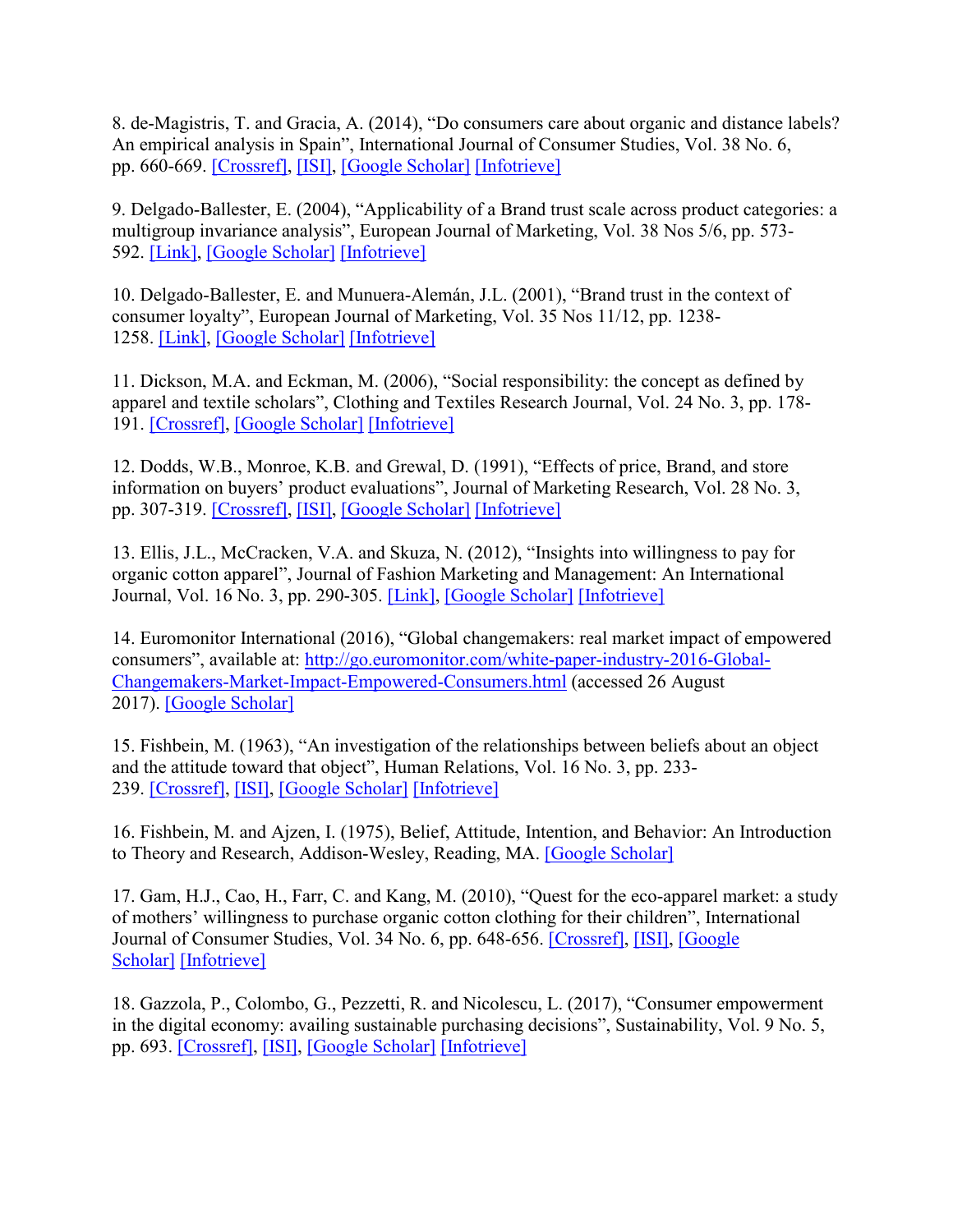19. Ha-Brookshire, J.E. and Norum, P.S. (2011), "Willingness to pay for socially responsible products: case of cotton apparel", Journal of Consumer Marketing, Vol. 28 No. 5, pp. 344- 353. [\[Link\],](https://www.emeraldinsight.com/doi/10.1108/07363761111149992) [\[Google Scholar\]](http://scholar.google.com/scholar_lookup?hl=en&publication_year=2011&pages=344-353&issue=5&author=J.E.+Ha-Brookshire&author=P.S.+Norum&title=Willingness+to+pay+for+socially+responsible+products%3A+case+of+cotton+apparel) [\[Infotrieve\]](https://www.contentscm.com/vlib/order/OpenURLReceive.aspx?clientid=8710&rft_val_fmt=info:ofi/fmt:kev:mtx:journal&rft.volume=28&rft.issue=5&rft.atitle=Willingness+to+pay+for+socially+responsible+products%3A+case+of+cotton+apparel&rft.jtitle=Journal+of+Consumer+Marketing&rft.date=2011)

20. Hughner, R.S., McDonagh, P., Prothero, A., Shultz, C.J. and Stanton, J. (2007), "Who are organic food consumers? A compilation and review of why people purchase organic food", Journal of Consumer Behaviour, Vol. 6 No. 2-3, pp. 94-110. [\[Crossref\],](https://www.emeraldinsight.com/servlet/linkout?suffix=ref020&dbid=16&doi=10.1108%2FJCM-04-2017-2176&key=10.1002%2Fcb.210) [\[Google](http://scholar.google.com/scholar_lookup?hl=en&publication_year=2007&pages=94-110&issue=2-3&author=R.S.+Hughner&author=P.+McDonagh&author=A.+Prothero&author=C.J.+Shultz&author=J.+Stanton&title=Who+are+organic+food+consumers%3F+A+compilation+and+review+of+why+people+purchase+organic+food)  [Scholar\]](http://scholar.google.com/scholar_lookup?hl=en&publication_year=2007&pages=94-110&issue=2-3&author=R.S.+Hughner&author=P.+McDonagh&author=A.+Prothero&author=C.J.+Shultz&author=J.+Stanton&title=Who+are+organic+food+consumers%3F+A+compilation+and+review+of+why+people+purchase+organic+food) [\[Infotrieve\]](https://www.contentscm.com/vlib/order/OpenURLReceive.aspx?clientid=8710&rft_val_fmt=info:ofi/fmt:kev:mtx:journal&rft.volume=6&rft.issue=2-3&rft.atitle=Who+are+organic+food+consumers%3F+A+compilation+and+review+of+why+people+purchase+organic+food&rft.jtitle=Journal+of+Consumer+Behaviour&rft.date=2007)

21. Husted, B.W. and Allen, D.B. (2007), "Strategic corporate social responsibility and value creation among large firms: lessons from the Spanish experience", Long Range Planning, Vol. 40 No. 6, pp. 594-610. [\[Crossref\],](https://www.emeraldinsight.com/servlet/linkout?suffix=ref021&dbid=16&doi=10.1108%2FJCM-04-2017-2176&key=10.1016%2Fj.lrp.2007.07.001) [\[ISI\],](https://www.emeraldinsight.com/servlet/linkout?suffix=ref021&dbid=128&doi=10.1108%2FJCM-04-2017-2176&key=000252113200005) [\[Google Scholar\]](http://scholar.google.com/scholar_lookup?hl=en&publication_year=2007&pages=594-610&issue=6&author=B.W.+Husted&author=D.B.+Allen&title=Strategic+corporate+social+responsibility+and+value+creation+among+large+firms%3A+lessons+from+the+Spanish+experience) [\[Infotrieve\]](https://www.contentscm.com/vlib/order/OpenURLReceive.aspx?clientid=8710&rft_val_fmt=info:ofi/fmt:kev:mtx:journal&rft.volume=40&rft.issue=6&rft.atitle=Strategic+corporate+social+responsibility+and+value+creation+among+large+firms%3A+lessons+from+the+Spanish+experience&rft.jtitle=Long+Range+Planning&rft.date=2007)

22. Hustvedt, G. and Dickson, M.A. (2009), "Consumer likelihood of purchasing organic cotton apparel: influence of attitudes and self-identity", Journal of Fashion Marketing and Management: An International Journal, Vol. 13 No. 1, pp. 49-65. [\[Link\],](https://www.emeraldinsight.com/doi/10.1108/13612020910939879) [\[Google Scholar\]](http://scholar.google.com/scholar_lookup?hl=en&publication_year=2009&pages=49-65&issue=1&author=G.+Hustvedt&author=M.A.+Dickson&title=Consumer+likelihood+of+purchasing+organic+cotton+apparel%3A+influence+of+attitudes+and+self-identity) [\[Infotrieve\]](https://www.contentscm.com/vlib/order/OpenURLReceive.aspx?clientid=8710&rft_val_fmt=info:ofi/fmt:kev:mtx:journal&rft.volume=13&rft.issue=1&rft.atitle=Consumer+likelihood+of+purchasing+organic+cotton+apparel%3A+influence+of+attitudes+and+self-identity&rft.jtitle=Journal+of+Fashion+Marketing+and+Management%3A+An+International+Journal&rft.date=2009)

23. Hyllegard, K.H., Ogle, J.P. and Yan, R.N. (2014), "College students' responses to prosocial marketing claims on apparel hang tags", Journal of Fashion Marketing and Management: An International Journal, Vol. 18 No. 3, pp. 269-283. [\[Link\],](https://www.emeraldinsight.com/doi/10.1108/JFMM-12-2012-0075) [\[Google Scholar\]](http://scholar.google.com/scholar_lookup?hl=en&publication_year=2014&pages=269-283&issue=3&author=K.H.+Hyllegard&author=J.P.+Ogle&author=R.N.+Yan&title=College+students%E2%80%99+responses+to+prosocial+marketing+claims+on+apparel+hang+tags) [\[Infotrieve\]](https://www.contentscm.com/vlib/order/OpenURLReceive.aspx?clientid=8710&rft_val_fmt=info:ofi/fmt:kev:mtx:journal&rft.volume=18&rft.issue=3&rft.atitle=College+students%E2%80%99+responses+to+prosocial+marketing+claims+on+apparel+hang+tags&rft.jtitle=Journal+of+Fashion+Marketing+and+Management%3A+An+International+Journal&rft.date=2014)

24. Hyllegard, K.H., Yan, R.N., Ogle, J.P. and Lee, K.H. (2012), "Socially responsible labeling: the impact of hang tags on consumers' attitudes and patronage intentions toward an apparel Brand", Clothing and Textiles Research Journal, Vol. 30 No. 1. [\[Crossref\],](https://www.emeraldinsight.com/servlet/linkout?suffix=ref024&dbid=16&doi=10.1108%2FJCM-04-2017-2176&key=10.1177%2F0887302X11433500) [\[ISI\],](https://www.emeraldinsight.com/servlet/linkout?suffix=ref024&dbid=128&doi=10.1108%2FJCM-04-2017-2176&key=000304698600005) [\[Google](http://scholar.google.com/scholar_lookup?hl=en&publication_year=2012&issue=1&author=K.H.+Hyllegard&author=R.N.+Yan&author=J.P.+Ogle&author=K.H.+Lee&title=Socially+responsible+labeling%3A+the+impact+of+hang+tags+on+consumers%E2%80%99+attitudes+and+patronage+intentions+toward+an+apparel+Brand)  [Scholar\]](http://scholar.google.com/scholar_lookup?hl=en&publication_year=2012&issue=1&author=K.H.+Hyllegard&author=R.N.+Yan&author=J.P.+Ogle&author=K.H.+Lee&title=Socially+responsible+labeling%3A+the+impact+of+hang+tags+on+consumers%E2%80%99+attitudes+and+patronage+intentions+toward+an+apparel+Brand) [\[Infotrieve\]](https://www.contentscm.com/vlib/order/OpenURLReceive.aspx?clientid=8710&rft_val_fmt=info:ofi/fmt:kev:mtx:journal&rft.volume=30&rft.issue=1&rft.atitle=Socially+responsible+labeling%3A+the+impact+of+hang+tags+on+consumers%E2%80%99+attitudes+and+patronage+intentions+toward+an+apparel+Brand&rft.jtitle=Clothing+and+Textiles+Research+Journal&rft.date=2012)

25. Kang, J. and Hustvedt, G. (2014), "Building trust between consumers and corporations: the role of consumer perceptions of transparency and social responsibility", Journal of Business Ethics, Vol. 125 No. 2, pp. 253-265. [\[Crossref\],](https://www.emeraldinsight.com/servlet/linkout?suffix=ref025&dbid=16&doi=10.1108%2FJCM-04-2017-2176&key=10.1007%2Fs10551-013-1916-7) [\[ISI\],](https://www.emeraldinsight.com/servlet/linkout?suffix=ref025&dbid=128&doi=10.1108%2FJCM-04-2017-2176&key=000344093800005) [\[Google Scholar\]](http://scholar.google.com/scholar_lookup?hl=en&publication_year=2014&pages=253-265&issue=2&author=J.+Kang&author=G.+Hustvedt&title=Building+trust+between+consumers+and+corporations%3A+the+role+of+consumer+perceptions+of+transparency+and+social+responsibility) [\[Infotrieve\]](https://www.contentscm.com/vlib/order/OpenURLReceive.aspx?clientid=8710&rft_val_fmt=info:ofi/fmt:kev:mtx:journal&rft.volume=125&rft.issue=2&rft.atitle=Building+trust+between+consumers+and+corporations%3A+the+role+of+consumer+perceptions+of+transparency+and+social+responsibility&rft.jtitle=Journal+of+Business+Ethics&rft.date=2014)

26. Keller, K.L. (1993), "Conceptualizing, measuring, and managing Customer-Based Brand equity", Journal of Marketing, Vol. 57 No. 1, pp. 1-22. [\[Crossref\],](https://www.emeraldinsight.com/servlet/linkout?suffix=ref026&dbid=16&doi=10.1108%2FJCM-04-2017-2176&key=10.1177%2F002224299305700101) [\[ISI\],](https://www.emeraldinsight.com/servlet/linkout?suffix=ref026&dbid=128&doi=10.1108%2FJCM-04-2017-2176&key=A1993KH92100001) [\[Google](http://scholar.google.com/scholar_lookup?hl=en&publication_year=1993&pages=1-22&issue=1&author=K.L.+Keller&title=Conceptualizing%2C+measuring%2C+and+managing+Customer-Based+Brand+equity)  [Scholar\]](http://scholar.google.com/scholar_lookup?hl=en&publication_year=1993&pages=1-22&issue=1&author=K.L.+Keller&title=Conceptualizing%2C+measuring%2C+and+managing+Customer-Based+Brand+equity) [\[Infotrieve\]](https://www.contentscm.com/vlib/order/OpenURLReceive.aspx?clientid=8710&rft_val_fmt=info:ofi/fmt:kev:mtx:journal&rft.volume=57&rft.issue=1&rft.atitle=Conceptualizing%2C+measuring%2C+and+managing+Customer-Based+Brand+equity&rft.jtitle=Journal+of+Marketing&rft.date=1993)

27. Kozar, J.M. and Connell, K.Y.H. (2010), "Socially responsible knowledge and behaviors: comparing upper-vs. lower-classmen", College Student Journal, Vol. 44 No. 2, pp. 279- 294. [\[Google Scholar\]](http://scholar.google.com/scholar_lookup?hl=en&publication_year=2010&pages=279-294&issue=2&author=J.M.+Kozar&author=K.Y.H.+Connell&title=Socially+responsible+knowledge+and+behaviors%3A+comparing+upper-vs.+lower-classmen) [\[Infotrieve\]](https://www.contentscm.com/vlib/order/OpenURLReceive.aspx?clientid=8710&rft_val_fmt=info:ofi/fmt:kev:mtx:journal&rft.volume=44&rft.issue=2&rft.atitle=Socially+responsible+knowledge+and+behaviors%3A+comparing+upper-vs.+lower-classmen&rft.jtitle=College+Student+Journal&rft.date=2010)

28. Larceneux, F., Benoit-Moreau, F. and Renaudin, V. (2012), "Why might organic labels fail to influence consumer choices? Marginal labelling and Brand equity effects", Journal of Consumer Policy, Vol. 35 No. 1, pp. 85-104. [\[Crossref\],](https://www.emeraldinsight.com/servlet/linkout?suffix=ref028&dbid=16&doi=10.1108%2FJCM-04-2017-2176&key=10.1007%2Fs10603-011-9186-1) [\[Google Scholar\]](http://scholar.google.com/scholar_lookup?hl=en&publication_year=2012&pages=85-104&issue=1&author=F.+Larceneux&author=F.+Benoit-Moreau&author=V.+Renaudin&title=Why+might+organic+labels+fail+to+influence+consumer+choices%3F+Marginal+labelling+and+Brand+equity+effects) [\[Infotrieve\]](https://www.contentscm.com/vlib/order/OpenURLReceive.aspx?clientid=8710&rft_val_fmt=info:ofi/fmt:kev:mtx:journal&rft.volume=35&rft.issue=1&rft.atitle=Why+might+organic+labels+fail+to+influence+consumer+choices%3F+Marginal+labelling+and+Brand+equity+effects&rft.jtitle=Journal+of+Consumer+Policy&rft.date=2012)

29. Lin, S.H. (2009), "Exploratory evaluation of potential and current consumers of organic cotton in Hawaii", Asia Pacific Journal of Marketing and Logistics, Vol. 21 No. 4, pp. 489- 506. [\[Link\],](https://www.emeraldinsight.com/doi/10.1108/13555850910997553) [\[Google Scholar\]](http://scholar.google.com/scholar_lookup?hl=en&publication_year=2009&pages=489-506&issue=4&author=S.H.+Lin&title=Exploratory+evaluation+of+potential+and+current+consumers+of+organic+cotton+in+Hawaii) [\[Infotrieve\]](https://www.contentscm.com/vlib/order/OpenURLReceive.aspx?clientid=8710&rft_val_fmt=info:ofi/fmt:kev:mtx:journal&rft.volume=21&rft.issue=4&rft.atitle=Exploratory+evaluation+of+potential+and+current+consumers+of+organic+cotton+in+Hawaii&rft.jtitle=Asia+Pacific+Journal+of+Marketing+and+Logistics&rft.date=2009)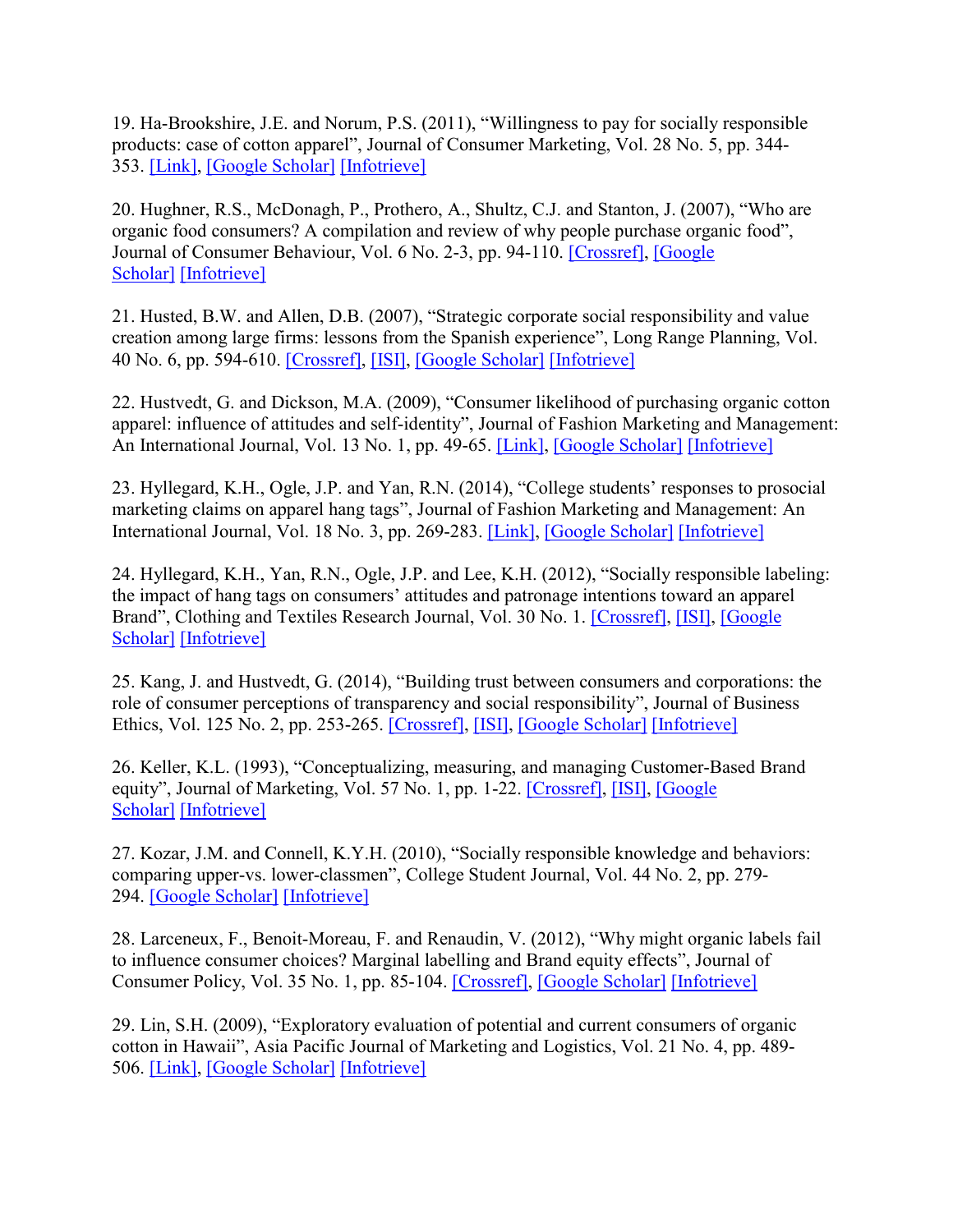30. Lin, S.H. (2010), "A case study in Hawaii: who will pay more for organic cotton?", International Journal of Consumer Studies, Vol. 34 No. 4, pp. 481-489. [\[Crossref\],](https://www.emeraldinsight.com/servlet/linkout?suffix=ref030&dbid=16&doi=10.1108%2FJCM-04-2017-2176&key=10.1111%2Fj.1470-6431.2010.00899.x) [\[ISI\],](https://www.emeraldinsight.com/servlet/linkout?suffix=ref030&dbid=128&doi=10.1108%2FJCM-04-2017-2176&key=000280337700017) [\[Google](http://scholar.google.com/scholar_lookup?hl=en&publication_year=2010&pages=481-489&issue=4&author=S.H.+Lin&title=A+case+study+in+Hawaii%3A+who+will+pay+more+for+organic+cotton%3F)  [Scholar\]](http://scholar.google.com/scholar_lookup?hl=en&publication_year=2010&pages=481-489&issue=4&author=S.H.+Lin&title=A+case+study+in+Hawaii%3A+who+will+pay+more+for+organic+cotton%3F) [\[Infotrieve\]](https://www.contentscm.com/vlib/order/OpenURLReceive.aspx?clientid=8710&rft_val_fmt=info:ofi/fmt:kev:mtx:journal&rft.volume=34&rft.issue=4&rft.atitle=A+case+study+in+Hawaii%3A+who+will+pay+more+for+organic+cotton%3F&rft.jtitle=International+Journal+of+Consumer+Studies&rft.date=2010)

31. Lwin, M.O. and Williams, J.D. (2006), "Promises, promises: how consumers respond to warranties in internet retailing", Journal of Consumer Affairs, Vol. 40 No. 2, pp. 236- 260. [\[Crossref\],](https://www.emeraldinsight.com/servlet/linkout?suffix=ref031&dbid=16&doi=10.1108%2FJCM-04-2017-2176&key=10.1111%2Fj.1745-6606.2006.00057.x) [\[ISI\],](https://www.emeraldinsight.com/servlet/linkout?suffix=ref031&dbid=128&doi=10.1108%2FJCM-04-2017-2176&key=000240521700004) [\[Google Scholar\]](http://scholar.google.com/scholar_lookup?hl=en&publication_year=2006&pages=236-260&issue=2&author=M.O.+Lwin&author=J.D.+Williams&title=Promises%2C+promises%3A+how+consumers+respond+to+warranties+in+internet+retailing) [\[Infotrieve\]](https://www.contentscm.com/vlib/order/OpenURLReceive.aspx?clientid=8710&rft_val_fmt=info:ofi/fmt:kev:mtx:journal&rft.volume=40&rft.issue=2&rft.atitle=Promises%2C+promises%3A+how+consumers+respond+to+warranties+in+internet+retailing&rft.jtitle=Journal+of+Consumer+Affairs&rft.date=2006)

32. Ma, Y.J., Littrell, M.A. and Niehm, L. (2012), "Young female consumers' intentions toward fair trade consumption", International Journal of Retail & Distribution Management, Vol. 40 No. 1, pp. 41-63. [\[Link\],](https://www.emeraldinsight.com/doi/10.1108/09590551211193595) [\[Google Scholar\]](http://scholar.google.com/scholar_lookup?hl=en&publication_year=2012&pages=41-63&issue=1&author=Y.J.+Ma&author=M.A.+Littrell&author=L.+Niehm&title=Young+female+consumers%E2%80%99+intentions+toward+fair+trade+consumption) [\[Infotrieve\]](https://www.contentscm.com/vlib/order/OpenURLReceive.aspx?clientid=8710&rft_val_fmt=info:ofi/fmt:kev:mtx:journal&rft.volume=40&rft.issue=1&rft.atitle=Young+female+consumers%E2%80%99+intentions+toward+fair+trade+consumption&rft.jtitle=International+Journal+of+Retail+%26+Distribution+Management&rft.date=2012)

33. Mitchell, A.A. and Olson, J.C. (1981), "Are product attribute beliefs the only mediator of advertising effects on Brand attitude?", Journal of Marketing Research, Vol. 18 No. 3, pp. 318- 332. [\[Crossref\],](https://www.emeraldinsight.com/servlet/linkout?suffix=ref033&dbid=16&doi=10.1108%2FJCM-04-2017-2176&key=10.1177%2F002224378101800306) [\[ISI\],](https://www.emeraldinsight.com/servlet/linkout?suffix=ref033&dbid=128&doi=10.1108%2FJCM-04-2017-2176&key=A1981MF19500006) [\[Google Scholar\]](http://scholar.google.com/scholar_lookup?hl=en&publication_year=1981&pages=318-332&issue=3&author=A.A.+Mitchell&author=J.C.+Olson&title=Are+product+attribute+beliefs+the+only+mediator+of+advertising+effects+on+Brand+attitude%3F) [\[Infotrieve\]](https://www.contentscm.com/vlib/order/OpenURLReceive.aspx?clientid=8710&rft_val_fmt=info:ofi/fmt:kev:mtx:journal&rft.volume=18&rft.issue=3&rft.atitle=Are+product+attribute+beliefs+the+only+mediator+of+advertising+effects+on+Brand+attitude%3F&rft.jtitle=Journal+of+Marketing+Research&rft.date=1981)

34. Mohr, L.A., Webb, D.J. and Harris, K.E. (2001), "Do consumers expect companies to be socially responsible? The impact of corporate social responsibility on buying behavior", Journal of Consumer Affairs, Vol. 35 No. 1, pp. 45-72. [\[Crossref\],](https://www.emeraldinsight.com/servlet/linkout?suffix=ref034&dbid=16&doi=10.1108%2FJCM-04-2017-2176&key=10.1111%2Fj.1745-6606.2001.tb00102.x) [\[ISI\],](https://www.emeraldinsight.com/servlet/linkout?suffix=ref034&dbid=128&doi=10.1108%2FJCM-04-2017-2176&key=000173229200003) [\[Google Scholar\]](http://scholar.google.com/scholar_lookup?hl=en&publication_year=2001&pages=45-72&issue=1&author=L.A.+Mohr&author=D.J.+Webb&author=K.E.+Harris&title=Do+consumers+expect+companies+to+be+socially+responsible%3F+The+impact+of+corporate+social+responsibility+on+buying+behavior) [\[Infotrieve\]](https://www.contentscm.com/vlib/order/OpenURLReceive.aspx?clientid=8710&rft_val_fmt=info:ofi/fmt:kev:mtx:journal&rft.volume=35&rft.issue=1&rft.atitle=Do+consumers+expect+companies+to+be+socially+responsible%3F+The+impact+of+corporate+social+responsibility+on+buying+behavior&rft.jtitle=Journal+of+Consumer+Affairs&rft.date=2001)

35. Morgan, R.M. and Hunt, S.D. (1994), "The commitment-trust theory of relationship marketing", Journal of Marketing, Vol. 58 No. 3, pp. 20-38. [\[Crossref\],](https://www.emeraldinsight.com/servlet/linkout?suffix=ref035&dbid=16&doi=10.1108%2FJCM-04-2017-2176&key=10.1177%2F002224299405800302) [\[ISI\],](https://www.emeraldinsight.com/servlet/linkout?suffix=ref035&dbid=128&doi=10.1108%2FJCM-04-2017-2176&key=A1994NW35300002) [\[Google](http://scholar.google.com/scholar_lookup?hl=en&publication_year=1994&pages=20-38&issue=3&author=R.M.+Morgan&author=S.D.+Hunt&title=The+commitment-trust+theory+of+relationship+marketing)  [Scholar\]](http://scholar.google.com/scholar_lookup?hl=en&publication_year=1994&pages=20-38&issue=3&author=R.M.+Morgan&author=S.D.+Hunt&title=The+commitment-trust+theory+of+relationship+marketing)[\[Infotrieve\]](https://www.contentscm.com/vlib/order/OpenURLReceive.aspx?clientid=8710&rft_val_fmt=info:ofi/fmt:kev:mtx:journal&rft.volume=58&rft.issue=3&rft.atitle=The+commitment-trust+theory+of+relationship+marketing&rft.jtitle=Journal+of+Marketing&rft.date=1994)

36. Mostafa, M.M. (2007), "Gender differences in Egyptian consumers' green purchase behaviour: the effects of environmental knowledge, concern and attitude", International Journal of Consumer Studies, Vol. 31 No. 3, pp. 220-229. [\[Crossref\],](https://www.emeraldinsight.com/servlet/linkout?suffix=ref036&dbid=16&doi=10.1108%2FJCM-04-2017-2176&key=10.1111%2Fj.1470-6431.2006.00523.x) [\[Google Scholar\]](http://scholar.google.com/scholar_lookup?hl=en&publication_year=2007&pages=220-229&issue=3&author=M.M.+Mostafa&title=Gender+differences+in+Egyptian+consumers%E2%80%99+green+purchase+behaviour%3A+the+effects+of+environmental+knowledge%2C+concern+and+attitude) [\[Infotrieve\]](https://www.contentscm.com/vlib/order/OpenURLReceive.aspx?clientid=8710&rft_val_fmt=info:ofi/fmt:kev:mtx:journal&rft.volume=31&rft.issue=3&rft.atitle=Gender+differences+in+Egyptian+consumers%E2%80%99+green+purchase+behaviour%3A+the+effects+of+environmental+knowledge%2C+concern+and+attitude&rft.jtitle=International+Journal+of+Consumer+Studies&rft.date=2007)

37. Organic Trade Association (2016a), "Global organic textile standard (GOTS)", available at: [www.ota.com/advocacy/fiber-and-textiles/global-organic-textile-standard-gots](http://www.ota.com/advocacy/fiber-and-textiles/global-organic-textile-standard-gots) (accessed 10 September 2016). [\[Google Scholar\]](http://scholar.google.com/scholar_lookup?hl=en&publication_year=2016a&author=Organic+Trade+Association&title=Global+organic+textile+standard+%28GOTS%29)

38. Organic Trade Association (2016b), "Organic cotton facts", available at: [www.ota.com/organic-cotton-facts-0](http://www.ota.com/organic-cotton-facts-0) (accessed 10 September 2016). [\[Google Scholar\]](http://scholar.google.com/scholar_lookup?hl=en&publication_year=2016b&author=Organic+Trade+Association&title=Organic+cotton+facts)

39. Park, H. and Kim, Y.-K. (2016), "Proactive versus reactive apparel brands in sustainability: influences on Brand loyalty", Journal of Retailing and Consumer Services, Vol. 29, pp. 114- 122. [\[Crossref\],](https://www.emeraldinsight.com/servlet/linkout?suffix=ref039&dbid=16&doi=10.1108%2FJCM-04-2017-2176&key=10.1016%2Fj.jretconser.2015.11.013) [\[ISI\],](https://www.emeraldinsight.com/servlet/linkout?suffix=ref039&dbid=128&doi=10.1108%2FJCM-04-2017-2176&key=000370754600012) [\[Google Scholar\]](http://scholar.google.com/scholar_lookup?hl=en&publication_year=2016&pages=114-122&author=H.+Park&author=Y.-K.+Kim&title=Proactive+versus+reactive+apparel+brands+in+sustainability%3A+influences+on+Brand+loyalty)

40. Perrini, F., Castaldo, S., Misani, N. and Tencati, A. (2010), "The impact of corporate social responsibility associations on trust in organic products marketed by mainstream retailers: a study of italian consumers", Business Strategy and the Environment, Vol. 19 No. 8, pp. 512- 526. [\[Crossref\],](https://www.emeraldinsight.com/servlet/linkout?suffix=ref040&dbid=16&doi=10.1108%2FJCM-04-2017-2176&key=10.1002%2Fbse.660) [\[ISI\],](https://www.emeraldinsight.com/servlet/linkout?suffix=ref040&dbid=128&doi=10.1108%2FJCM-04-2017-2176&key=000289734000003) [\[Google Scholar\]](http://scholar.google.com/scholar_lookup?hl=en&publication_year=2010&pages=512-526&issue=8&author=F.+Perrini&author=S.+Castaldo&author=N.+Misani&author=A.+Tencati&title=The+impact+of+corporate+social+responsibility+associations+on+trust+in+organic+products+marketed+by+mainstream+retailers%3A+a+study+of+italian+consumers) [\[Infotrieve\]](https://www.contentscm.com/vlib/order/OpenURLReceive.aspx?clientid=8710&rft_val_fmt=info:ofi/fmt:kev:mtx:journal&rft.volume=19&rft.issue=8&rft.atitle=The+impact+of+corporate+social+responsibility+associations+on+trust+in+organic+products+marketed+by+mainstream+retailers%3A+a+study+of+italian+consumers&rft.jtitle=Business+Strategy+and+the+Environment&rft.date=2010)